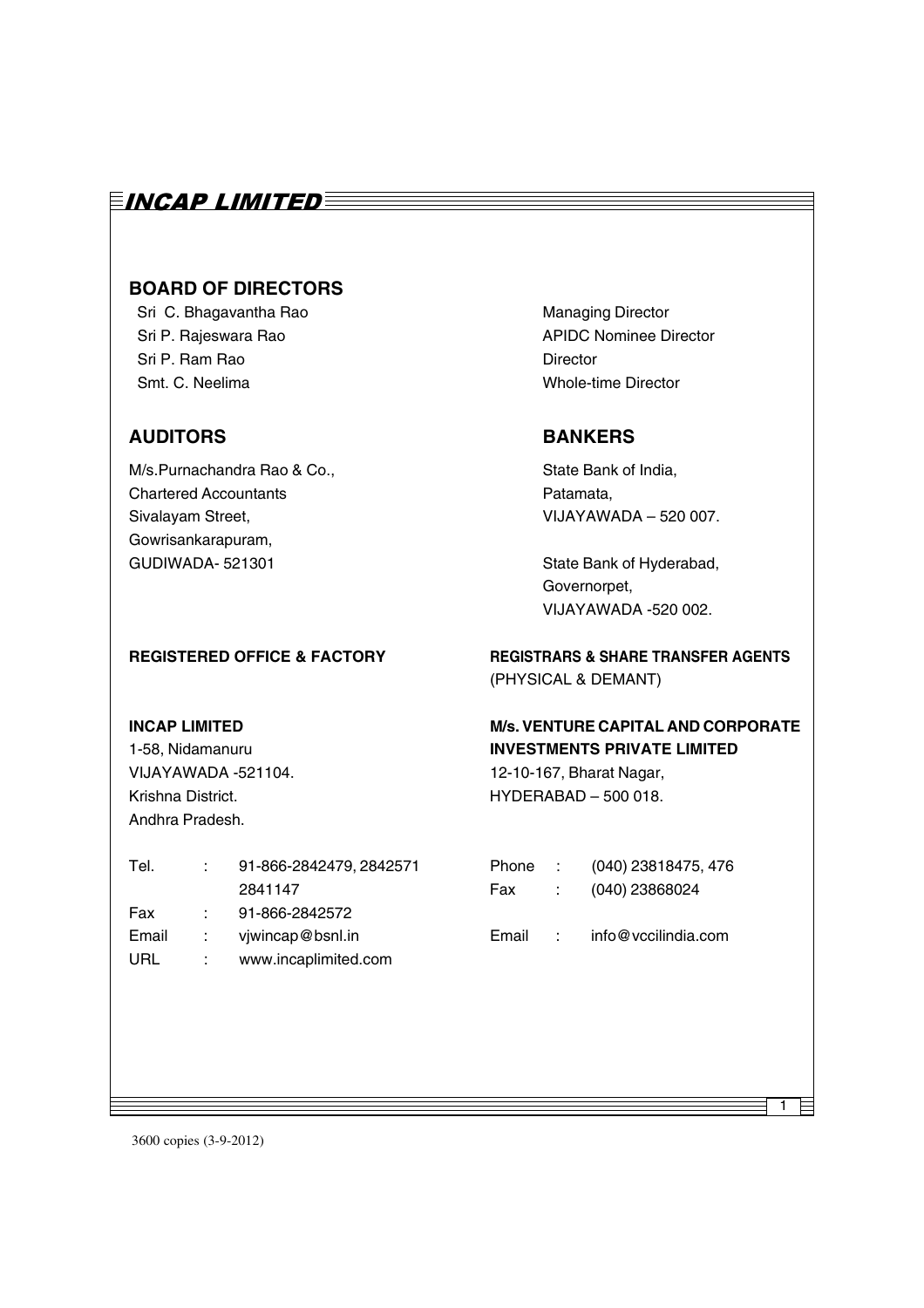### INCAP LIMITED **NOTICE**

Notice is hereby given that the **TWENTY SECOND GENERAL MEETING** of **INCAP LIMITED** will be held on Saturday, the 29th September, 2012 at 12.00 Noon at the Registered Office of the Company at 1-58, Nidamanur, Vijayawada-521104, to transact the following business:

#### **ORDINARY BUSINESS:**

- 1. To receive, consider and adopt the Audited Account for the year ended 31st March, 2012 and the Reports of the Directors and Auditors thereon.
- 2. To appoint a Director in place of Sri P.Ram Rao, who retires at this meeting and being eligible offers himself for re-appointment.
- 3. To consider, and if thought fit, to pass with or without modification(s), the following resolution as an **Ordinary Resolution** :

**"RESOLVED THAT** the Statutory Auditors, M/s.Purnachandra Rao & Co., Chartered Accountants, be and are hereby re-appointed as Statutory Auditors of the Company to hold office from conclusion of this meeting till the conclusion of next Annual General Meeting at such remuneration as may be determined by the Board."

### **NOTES:**

1. A MEMBER ENTITLED TO ATTEND AND VOTE IS ENTITLED TO APPOINT A PROXY TO ATTEND AND VOTE INSTEAD OF HIMSELF/HERSELF AND PROXY NEED NOT BE A MEMBER. PROXIES IN ORDER

TO BE EFFECTIVE MUST REACH THE REGISTERED OFFICE OF THE COMPANY NOT LESS THAN 48 HOURS BEFORE THE TIME FIXED FOR THE MEETING.

- 2. The Register of Members and Share Transfer Books of the Company will remain closed from 25th September, 2012 to 29th September, 2012 (Both days inclusive) for the purpose of Annual General Body meeting for the year ended 31st March, 2012.
- 3. Members, who hold share in dematerialized form, are requested to bring their client – ID and DPID Nos. for easier identification of attendance at the meeting.
- 4. A member desirous of getting any information on the accounts or operations of the company is requested to forward his/her queries to the company at least seven working days prior to meeting, so that the required information can be made available at the meeting.
- 5. Members holding shares in physical form are requested to notify immediately any change in their address and Bank Particulars to the company or its Share Transfer Agents and in case their shares are held in dematerialized Form, the information should be passed on directly to their respective Depository participants and not to the Company / Share Transfer Agents, without any delay.
- 6. In all correspondence with the company, members are requested to quote their account / folio numbers and in case their shares are held the dematerialized form, they must quote their DP ID and Client ID Number.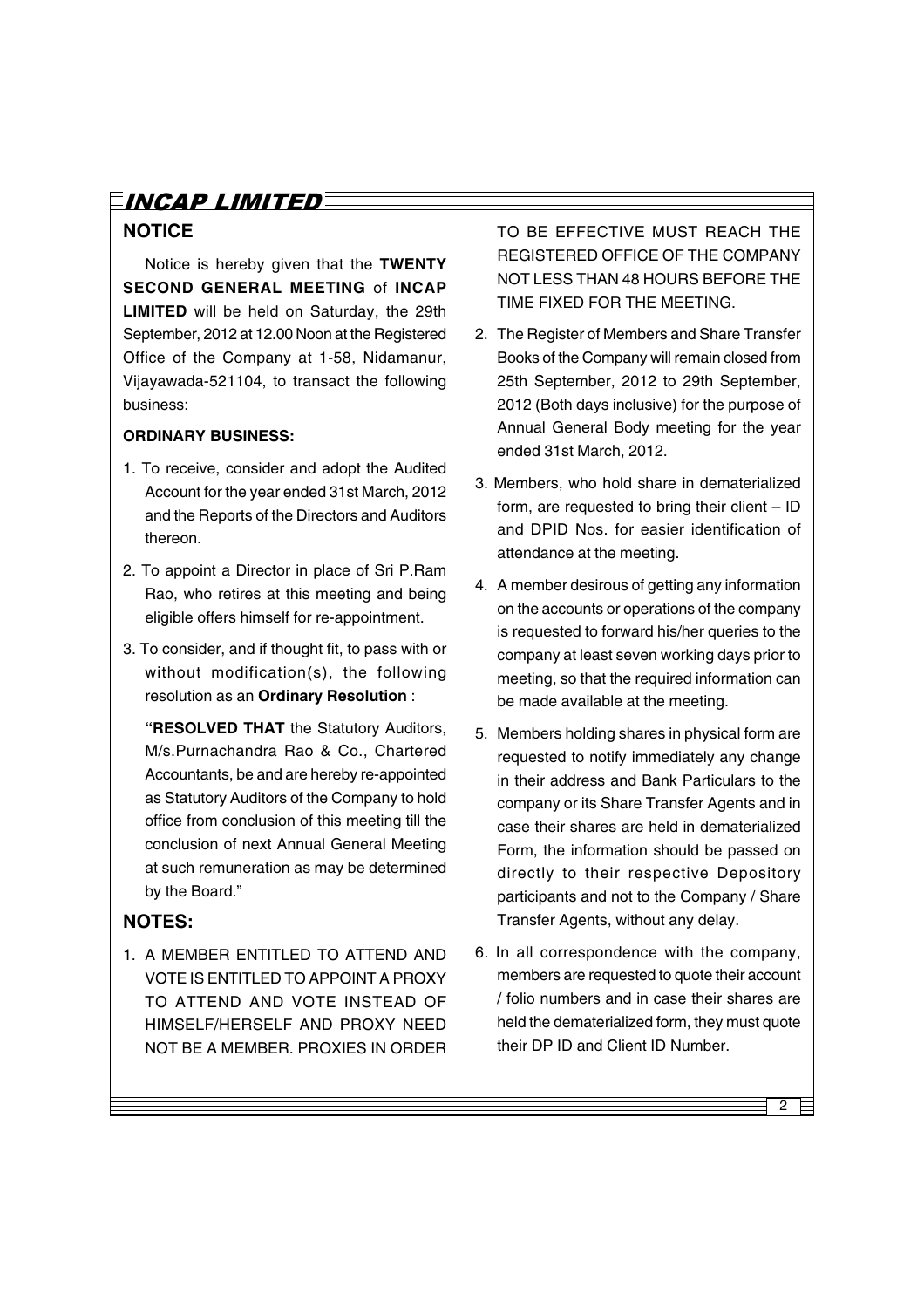- 7. Investors/Share holders are requested to kindly note that if physical documents viz. Demat Request Forms (DRF) and share Certificates etc., are not received from their DPs by the Registrar within a period of 15 days from the date of generation of the DRN for dematerialization, the DRN will be treated as rejected / cancelled. This step is being taken on the advice of National Securities Depository Limited (NSDL) so that no demat request remains pending beyond a period of 30 days. Upon rejection / cancellation of the DRN, a fresh DRF has to be forwarded along with the share certificates by the DPs to the Registrar. This note is only caution to investors / shareholders that they should ensure that their DPs do not delay in sending the DRF and Share Certificates to the registrar after getting the DRN.
- 8. Members holding share in physical form are requested to inform their Bank Account Number and Bank branch details to the Company to enable it to include these details in the dividend warrants and thus minimize the chances of loss of dividend warrants falling in wrong hands.
- 9. All documents referred to in the accompanying notice are open for inspection at the Registered Office of the Company on all working days, except Saturdays, between 11-00 A.M and 1-00 P.M. up to the date of Annual General Meeting.

10. Members are requested to send all communications relating to Shares to the Company's transfer at the following address :

M/s. Venture Capital and Corporate Investments Private Limited, 12-10-167, Bharat Nagar, Hyderabad – 500018. Phone: (040) 23818475, 476 Fax: (040) 23868024

- 11. Members/proxies are requested to deposit the enclosed attendance slip at the meeting.
- 12. Annual Listing fee has been paid to the following Exchange, where company's Securities are listed.

Bombay Stock Exchange, Phiroze Jeejeebhoy Towers, Dalal Street, MUMBAI – 400 001

> By Order of the Board **For INCAP LIMITED**

VIJAYAWADA 31st May, 2012 **C.BHAGAVANTHA RAO** MANAGING DIRECTOR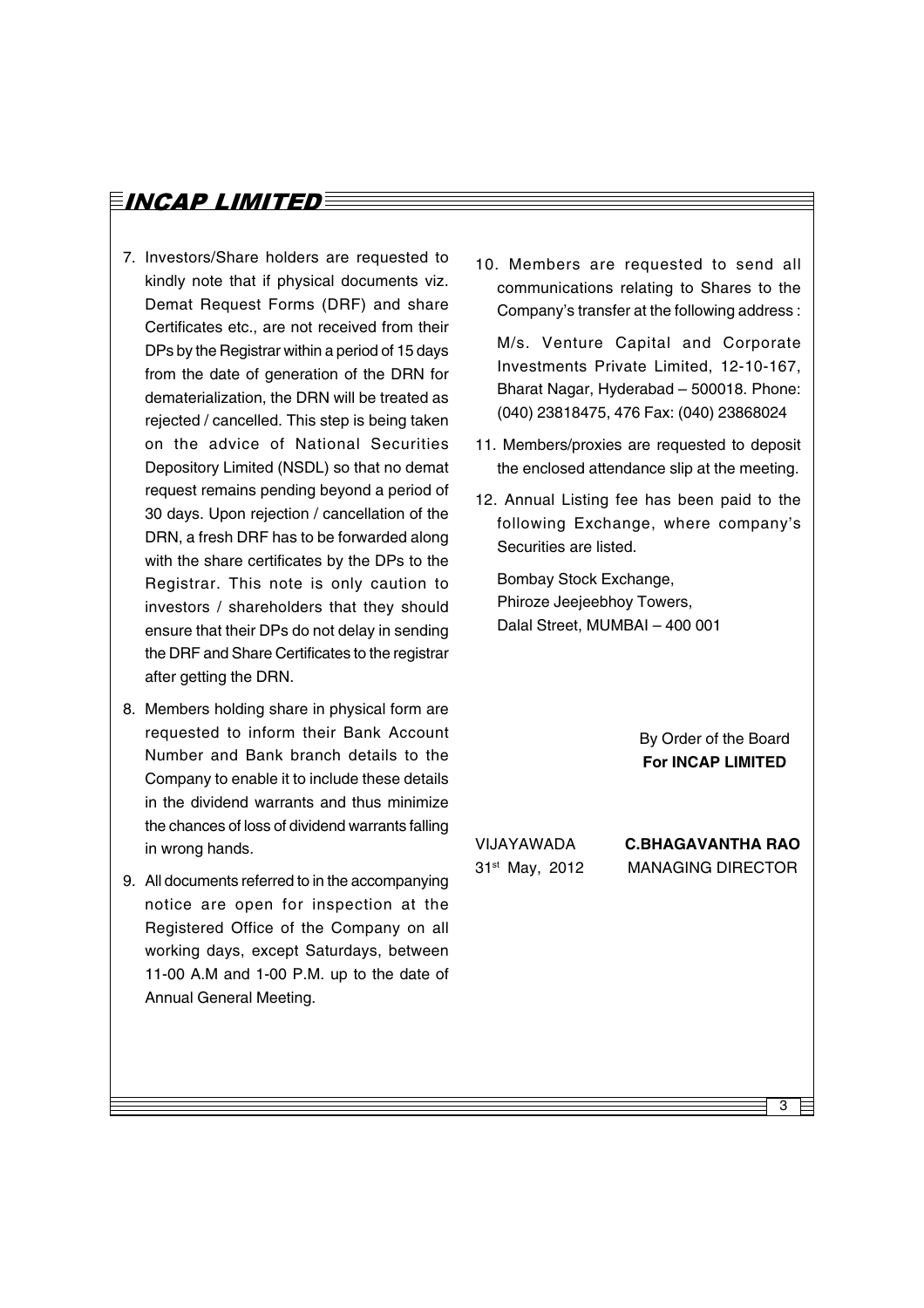### $\bar{E}$ incap limited $\bar{\bar{E}}$

### **DIRECTORS' REPORT**

To

The Members,

Incap Limited

Your Directors have pleasure in presenting the Twenty Second Annual Report on the business and operations of the Company and the Audited Accounts for the year ended 31st March, 2012 together with Auditors' Report thereon.

### **FINANCIAL RESULTS:**

The Financial Results for the year ended 31st March, 2012 are summarized below:

|                                         |           | (Rs. in Lakhs) |
|-----------------------------------------|-----------|----------------|
| <b>PARTICULARS</b>                      | 2011-2012 | 2010-2011      |
| Sales                                   | 1760.13   | 1553.85        |
| Other Income                            | 79.68     | 53.22          |
| <b>Total Income</b>                     | 1839.81   | 1607.07        |
| <b>Total Expenditure</b>                | 1627.99   | 1496.33        |
| Profit before Interest, Depn. & Tax     | 211.82    | 110.74         |
| Interest                                | 97.90     | 82.16          |
| Profit before Depn. & Tax               | 113.92    | 28.58          |
| Depreciation                            | 71.91     | 70.14          |
| Goodwill written off                    | 19.99     | 19.99          |
| <b>Profit before Tax</b>                | 22.02     | (61.55)        |
| Add: Prior period Item - State subsidy  |           | 12.92          |
| Add: Deferred Tax Liability (Net)       | 12.55     | 6.18           |
| Provision for Tax                       | 19.50     | 1.19           |
| <b>Profit after Tax</b>                 | 15.07     | (43.64)        |
| Add: Brought forward from previous year | (43.10)   | 0.54           |
|                                         | (28.03)   | (43.10)        |
| <b>Appropriations:</b>                  |           |                |
| Surplus Carried to Balance Sheet        | (28.03)   | (43.10)        |

### **COMPANY'S OPERATIONS:**

During the year your Company achieved a turnover of Rs.1760.13 Lakhs during the year 2011-2012 against Rs.1553.85 Lakhs for the year 2010-2011. Insulators order executed to the extent of Rs.432.57 Lakhs during the year 2011-2012 against Rs.82.80 lakhs for the year 2010-2011. Company executed work contracts of M/s. Power Grid Corporation, New Delhi to the tune of Rs.89.65 Lakhs during the financial year under review.

### **Order Book:**

Your company has new order in hand from Power Grid Corporation and expecting more orders from Power Grid and other power companies in the current year.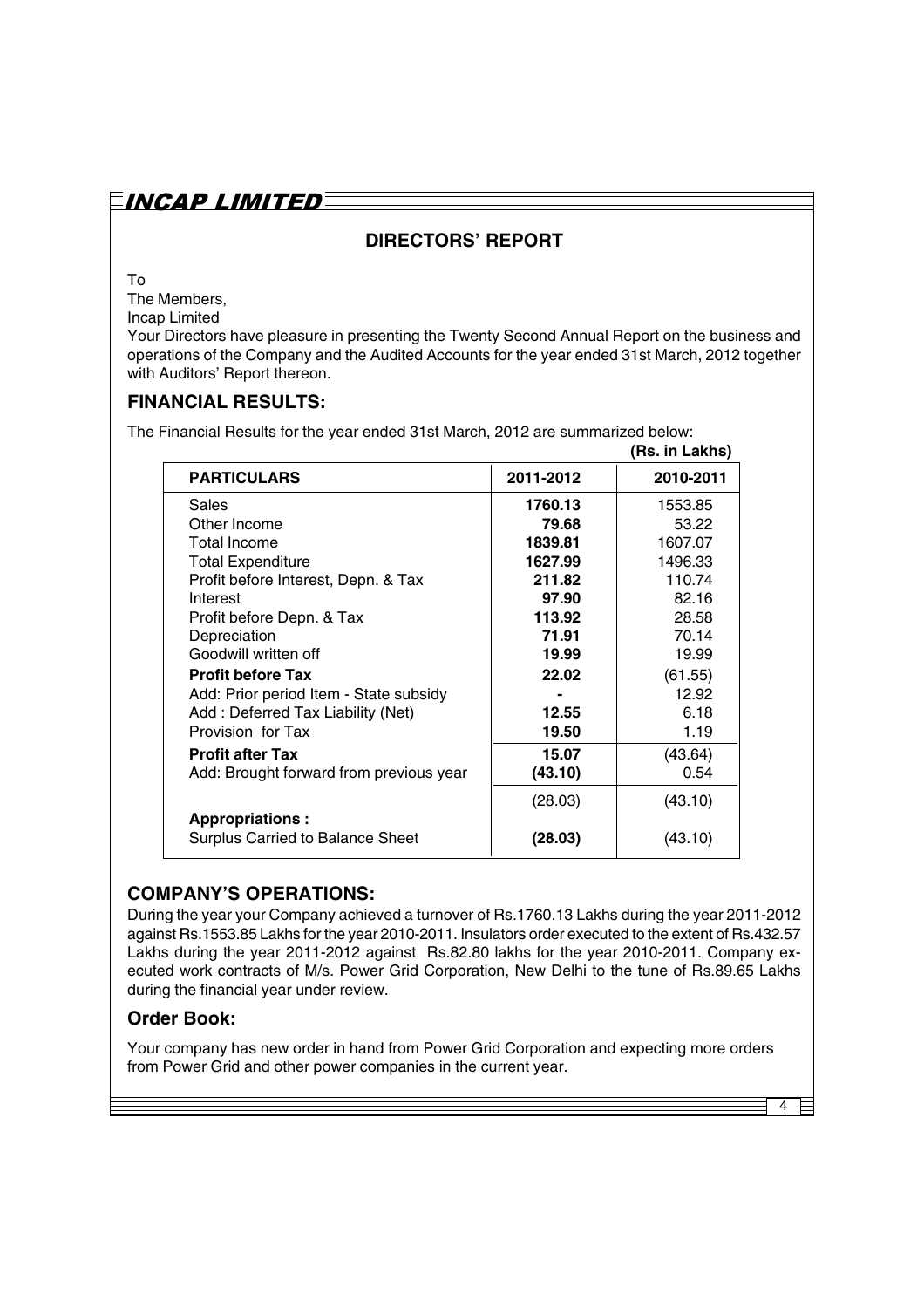# $\bar{E}$ incap limited $\bar{\bar{E}}$

### **DIVIDEND:**

As your company incurred loss during the financial year 2011-2012 due to setting of insulator division's loss against company's profits, in this background, your directors does not recommend any dividend for the Financial Year 2011-12.

#### **DEPOSITS:**

During the period under review, your company has not accepted/renewed any deposits within the meaning of section 58A of the Companies Act, 1956 and the rules made there under.

#### **INSURANCE:**

All the properties of your company including its buildings, Plant & Machinery and stocks have been adequately insured.

#### **QUALITY SYSTEM:**

Your Company's Certificate for quality system under ISO 9001: 2008 from ODC Standards Certification (India) Pvt. Ltd., Hyderabad continues to be valid.

#### **CORPORATE GOVERNANCE REPORT :**

Corporate Governance Report, along with the Auditors Compliance Certificate is attached to this report.

#### **DISCLOSURE AS PER LISTING AGREEMENT :**

#### **Clause 32 :**

The Cash Flow Statement in accordance with Accounting Standard and Cash Flow Statement (AS3) issued by ICAI is appended to this Annual Report.

#### **Clause 43 A :**

The Company's shares are listed on Bombay Stock Exchange, Mumbai (BSE), P.J.Towers, Dalal Street, Mumbai. The annual listing fee to BSE for the year 2011-2012 has been paid.

### **DIRECTORS' RESPONSIBILITY STATEMENT:**

Your Directors, to the best of their knowledge and belief, state that the Company maintains proper accounting records which disclose with reasonable accuracy, the financial position of the Company.

Further your Directors state that these accounting records have formed the basis in the preparation of financial statements of the company in compliance with the provisions of the Companies Act, 1956, including any amendments thereto.

Your Directors also confirm compliance that the financial statements of the Company are prepared in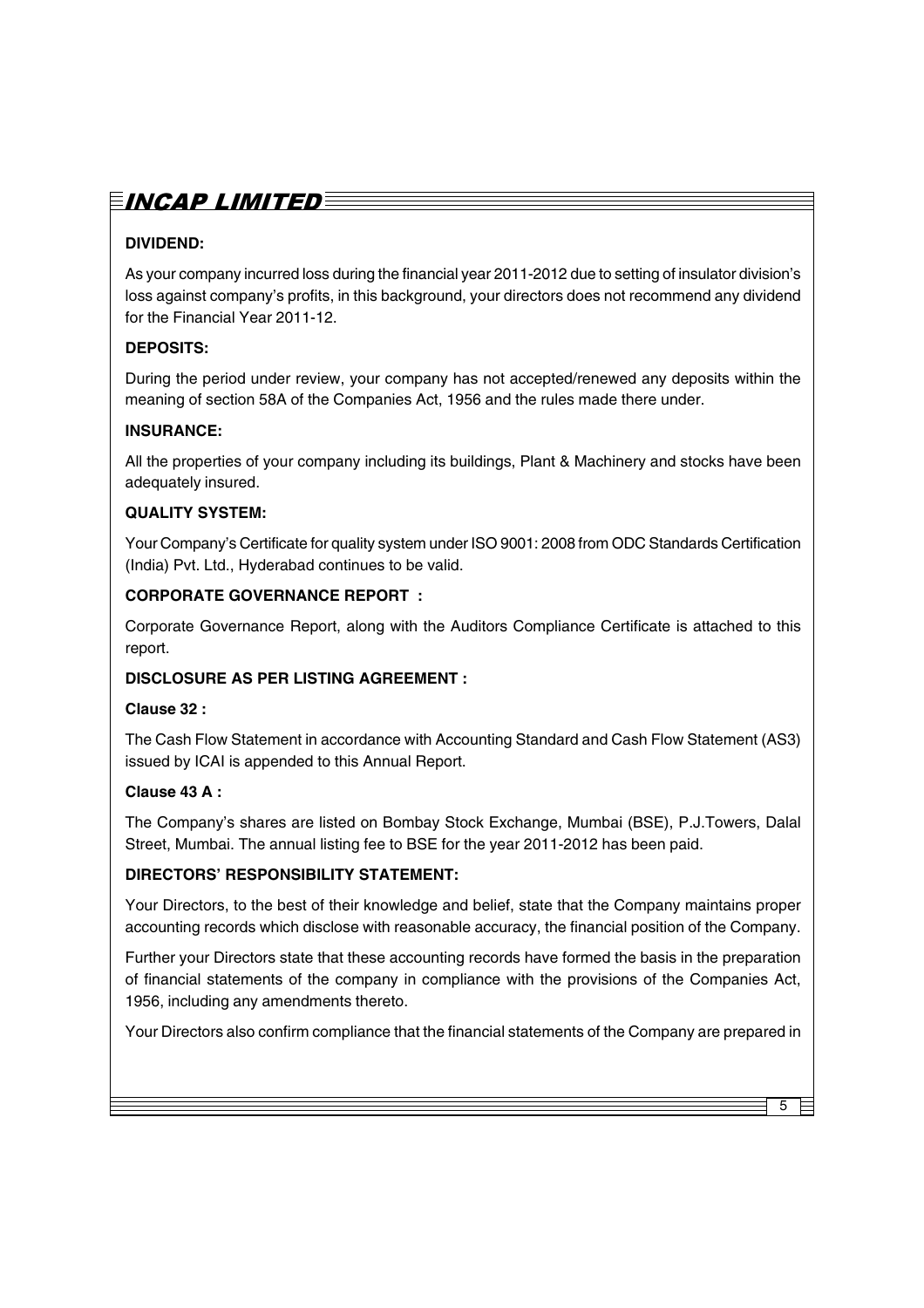# $\equiv$ incap limited $\equiv$

such manner to give a true and fair view of the state of affairs of the Company as at the end of 31 $^{st}$ March, 2012 and of the profit of the Company for the year to that date.

Your Directors state that in preparing the aforesaid financial statements of the Company, appropriate accounting policies have been consistently applied and supported by reasonable and prudent judgments and estimates, whilst applicable accounting standards have been followed and that these financial statements have been prepared on going-concern basis.

Further, your Directors to the best of their knowledge and belief, state that appropriate internal control systems are in place which are reasonably expected to safeguard the assets of the Company and to prevent and detect fraud and irregularities.

#### **CONSERVATION OF ENERGY:**

The Company does not belong to the category of power intensive industries and hence consumption of power is not significant. However the management is aware of importance of conservation of energy and also reviews from time to time the measures taken/to be taken for reduction of consumption of energy. Your Company continues its efforts to conserve energy wherever practicable by economizing on the use of power through better utilization of equipment and proper production planning.

Form A is not applicable to the Company, as it does not fall under the list of Industries specified in the schedule attached to Rule 2.

#### **TECHNOLOGICAL ABSORPTION:**

No Foreign Technology is imported as such the question of the absorption of the same does not arise.

#### **FOREIGN EXCHANGE EARNINGS AND OUTGO:**

|    |                                       |                     | (Rs. In Lakhs)       |
|----|---------------------------------------|---------------------|----------------------|
|    |                                       | <b>Current Year</b> | <b>Previous Year</b> |
| a) | Foreign Exchange earnings on exports  | <b>NIL</b>          | <b>NIL</b>           |
|    | Foreign Exchange used on account of : |                     |                      |
|    | Value of imports of :<br>(i)          |                     |                      |
|    | Raw materials & Stores                | 1291.16             | 1096.14              |
|    | Capital Goods<br>(ii)                 | 1.00                | 8.04                 |
|    | Foreign Travel<br>(iii)               | 2.46                | 11.11                |
|    |                                       |                     |                      |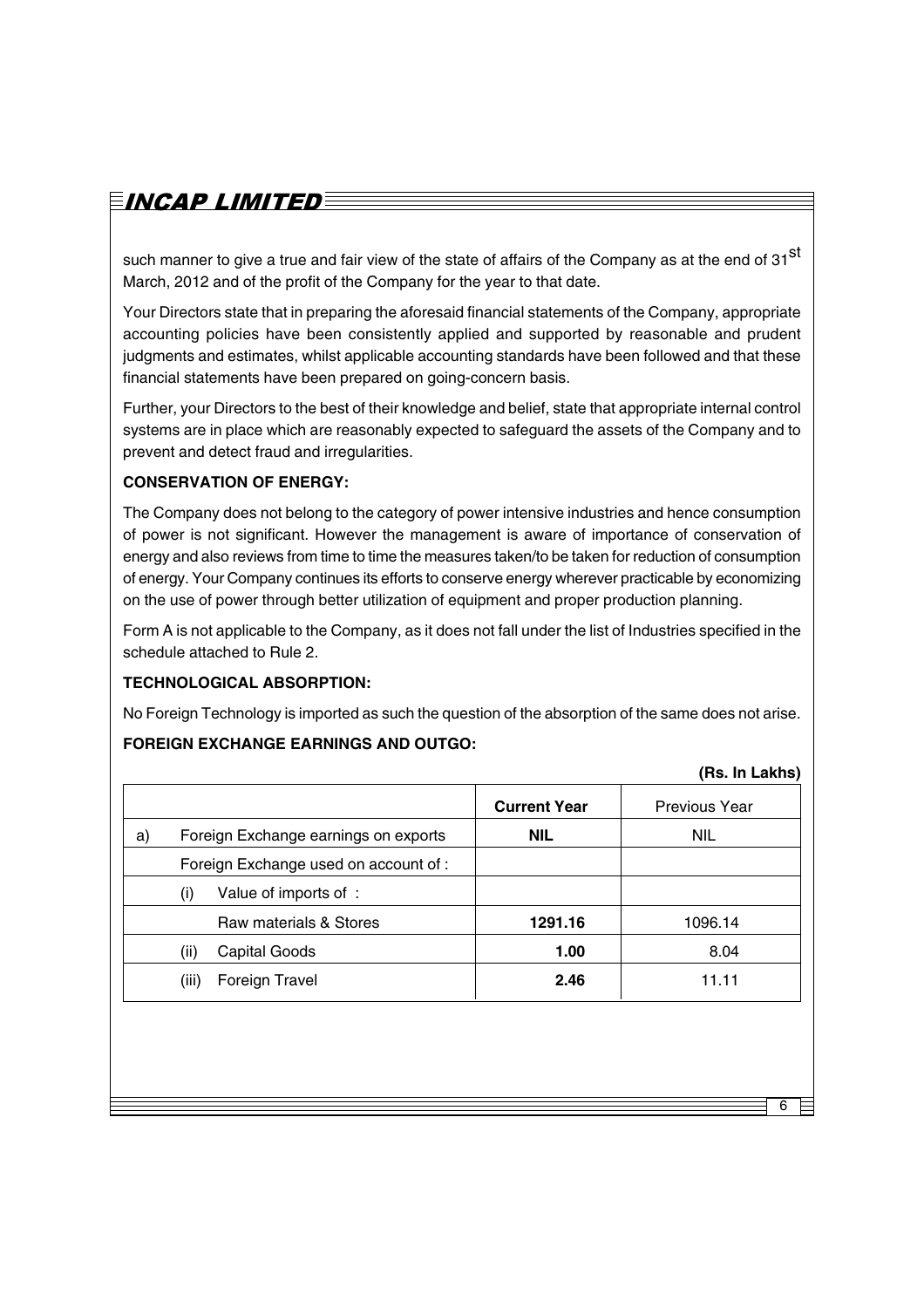# $\bar{\bm{\Xi}}$ incap limited $\bar{\bm{\Xi}}$

### **AUDITORS :**

Your Company's Auditors M/s. Purnachandra Rao & Co., retire at the conclusion of the forthcoming Annual General Meeting and have signified their willingness to accept re-appointment and confirmed their eligibility under section 224(1-B) of the Companies Act, 1956.

#### **PARTICULARS OF EMPLOYEES:**

There are no employees who are in receipt of remuneration in excess of the rates / amounts specified under Section 217 (2A) of the Companies Act, 1956 read with the (particulars of Employees) Rules,1975.

#### **INDUSTRIAL RELATIONS:**

Your Company has had harmonious industrial relations throughout the year under review at all levels of the organization, and would endeavour to maintain this cordial relationship.

#### **DIRECTORS:**

Sri.P.Ram Rao, Director of your company retires by rotation at the ensuring Annual General Meeting and being eligible offered himself for the re-appointment.

Smt. C. Neelima, Director, was appointed as a Whole-Time Director of the Company in the Board of Directors meeting of the Company held on 30<sup>th</sup> May, 2011.

#### **ACKNOWLEDGEMENTS:**

Your Directors wish to express their grateful appreciation for the assistance and cooperation received from APIDC, State Bank of India, State Bank of Hyderabad, Customers and Suppliers.

Cordial relations prevailed during the year with all the employees. Your Directors wish to place on record their deep sense of appreciation of the valuable work done and co-operation extended by them at all levels.

Your Directors also wish to express their gratitude to investors for the continued faith reposed by them in the Company.

> By Order of the Board **For INCAP LIMITED**

VIJAYAWADA 31st May, 2012 **C.BHAGAVANTHA RAO** MANAGING DIRECTOR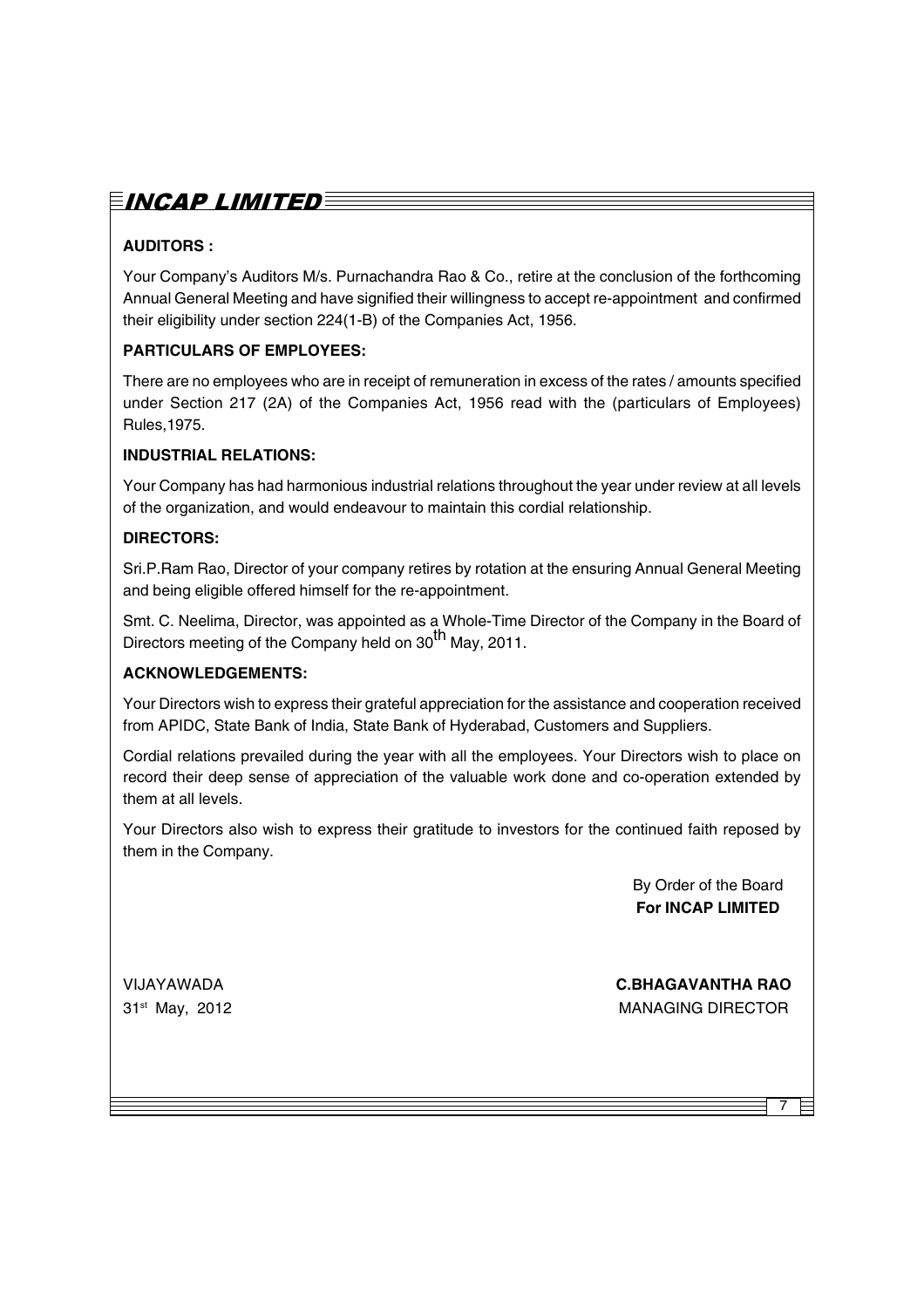### $\bar{E}$ incap limited $\bar{\bar{E}}$

### **AUDITORS CERTIFICATE ON CORPORATE GOVERNANCE**

To

The Members of INCAP LIMITED

We have examined the compliance of conditions of corporate governance by INCAP LIMITED, for the year ended on 31<sup>St</sup> March 2012, as stipulated in clause 49 of the Listing Agreement of the said Company with stock exchange(s).

The compliance of conditions of corporate governance is the responsibility of the management. Our examination was limited to procedures and implementation thereof, adopted by the Company for ensuring the compliance of the conditions of the Corporate Governance. It is neither an audit nor an expression of opinion on the financial statements of the Company.

In our opinion and to the best of our information and according to the explanations given to us, we certify that the Company has complied with the conditions of Corporate Governance as stipulated in the above mentioned Listing Agreement.

We state that no investor grievance(s) is/are pending for a period exceeding for one month against the Company as per the records maintained by the Shareholders / Investors Grievance committee.

We further state that such compliance is neither an assurance as to the future viability of the Company nor the efficiency or effectiveness with which the management has conducted the affairs of the Company.

> For **PURNACHANDRA RAO & CO.,** Chartered Accountants, Firm Regn. No.002802S

VIJAYAWADA 31st May, 2012 **(CA. G.BABU SRIKAR ) Partner** M. No.202335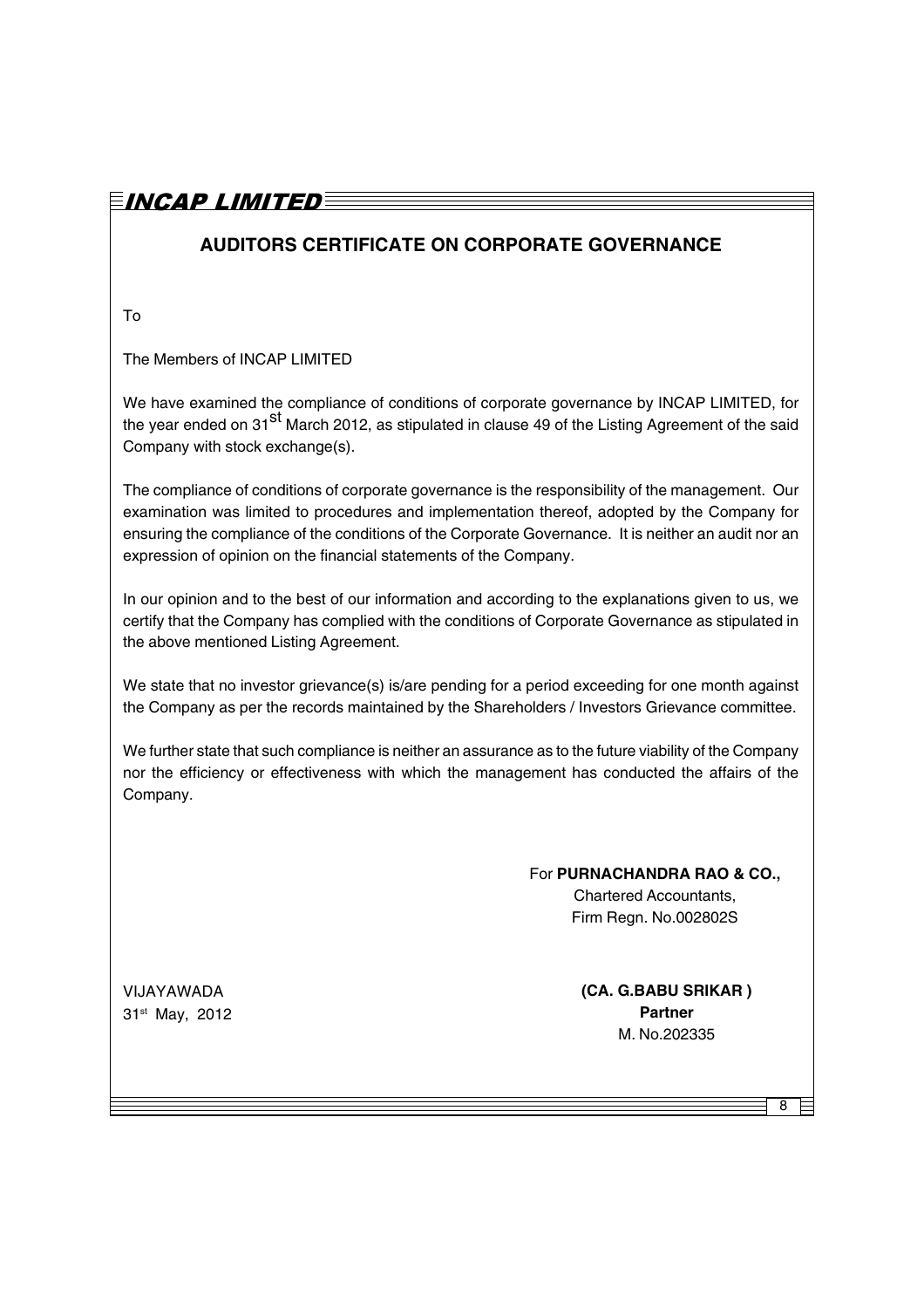### **CORPORATE GOVERNANCE REPORT**

#### **1. COMPANY'S PHILOSOPHY ON CODE OF CORPORATE GOVERNANCE :**

Corporate Governance refers to the combination of voluntary practices and compliance's with laws and regulations leading to effective control and management of the organization. The fundamental objective of Incap's Corporate Governance is "enhancement of the long-term shareholder value at the same time protecting the interests of other shareholders." Corporate Governance brings into focus the fiduciary and trusteeship role of the Board to align and direct the action of the organization towards creating a wealth and shareholder value.

#### **2. BOARD OF DIRECTORS AND MEETING :**

#### (i) Board of Directors:

The present strength of the Board of Directors is 3 (Excluding APIDC Nominee) and is responsible for the Management of the Company's business. The functions, responsibility, role and accountability of the Board are well defined. The Board in addition to monitoring corporate performance also carries out functions such as approving the business plan, reviewing and approving the annual budgets and borrowing limits and ensures that your Company keeps shareholders informed about plans, strategies and performance. The detail report of the Company's performance is periodically placed before the Board. The Board consists of 2 Executive Directors and 1 Non-Executive and 1 Independent Director, whose details are as follows:

|      | 1. | <b>Promoter/Executive Directors</b>                                          |                              |                                                        |  |
|------|----|------------------------------------------------------------------------------|------------------------------|--------------------------------------------------------|--|
|      |    | Sri C. Bhagavantha Rao<br>Smt. C. Neelima                                    |                              | <b>Managing Director</b><br><b>Whole-time Director</b> |  |
|      | 2. | <b>Promoter and Non-Executive Director</b><br>Sri P. Ram Rao                 |                              | <b>Director</b>                                        |  |
|      | 3. | <b>Non-Executive and Independent Director</b>                                |                              |                                                        |  |
|      |    | Sri P. Rajeswara Rao                                                         |                              | Nominee Director                                       |  |
| (ii) |    | <b>Board Meetings:</b>                                                       |                              |                                                        |  |
|      |    | During 2011-2012, the Board of Directors met 5 times on the following dates: |                              |                                                        |  |
|      |    | SI.No.                                                                       | <b>Date of Board Meeting</b> |                                                        |  |
|      |    | 1.                                                                           | 30.05.2011                   |                                                        |  |
|      |    | 2.                                                                           | 24.09.2011                   |                                                        |  |
|      |    | 3.                                                                           | 31.10.2011                   |                                                        |  |
|      |    | 4.                                                                           | 24.12.2011                   |                                                        |  |
|      |    | 5.                                                                           | 30.01.2012                   |                                                        |  |
|      |    | 6.                                                                           | 24.03.2012                   |                                                        |  |
|      |    |                                                                              |                              | 9                                                      |  |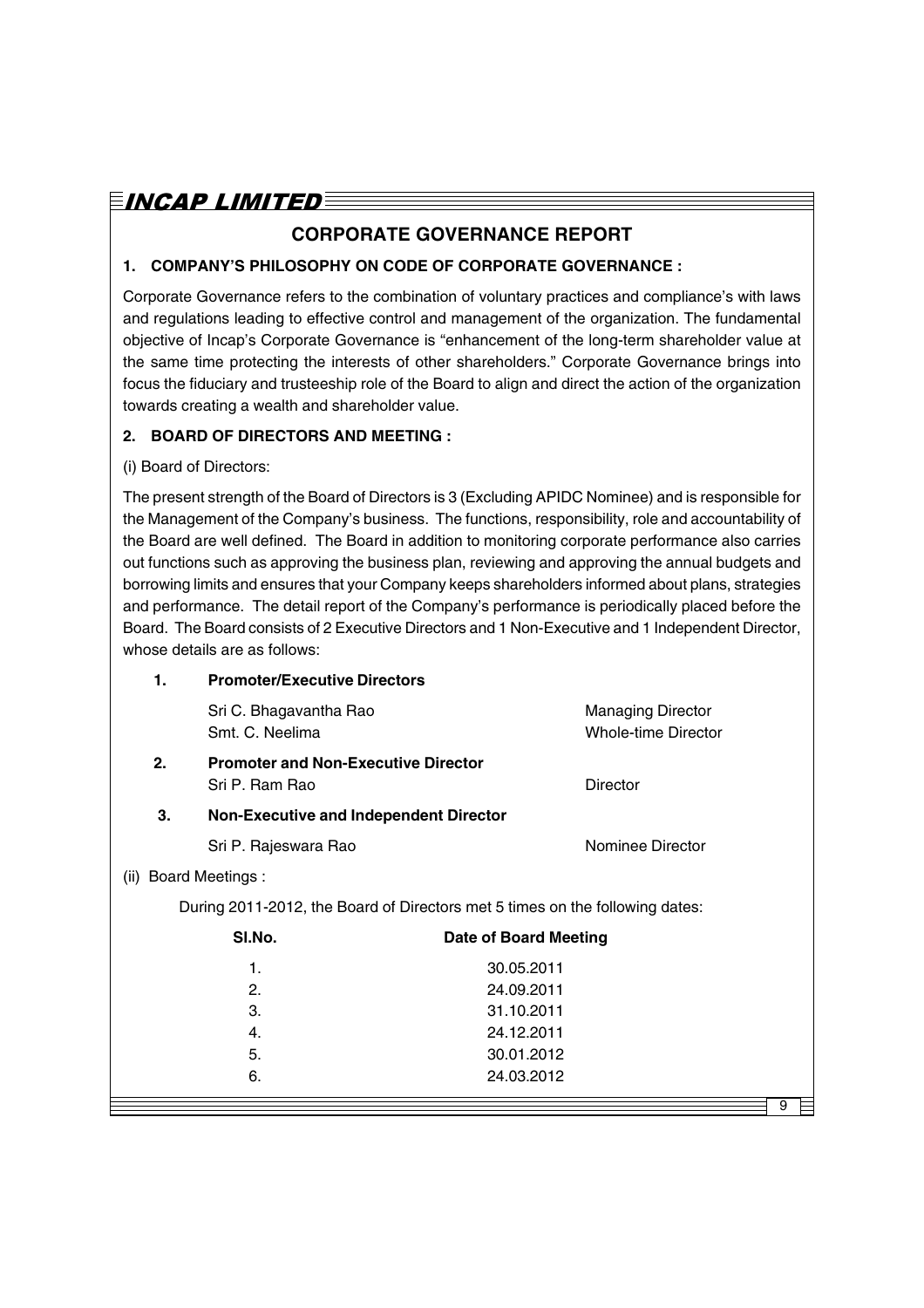(iii) The details of attendance of each Director at the Board Meetings, last Annual General Meeting and their composition, category and other Directorships as follows.

| Name of the Director   | Category                         |                   | <b>Attendance Particulars</b> |  |  |
|------------------------|----------------------------------|-------------------|-------------------------------|--|--|
|                        |                                  | Board<br>Meetings | Last<br>AGM                   |  |  |
| Sri C. Bhagavantha Rao | Non-Independent<br>Executive     | 6                 | Yes                           |  |  |
| Sri P. Ram Rao         | Non-Independent<br>Non-Executive | 2                 | Yes                           |  |  |
| Sri P. Rajeswara Rao   | Independent<br>Nominee           | 3                 | Yes                           |  |  |
| Smt. C. Neelima        | Non-Independent<br>Executive     | 5                 | Yes                           |  |  |

#### **Notes**

1. Sri C. Bhagavantha Rao resigned as Director from the office of Neon Paints Private Limited on 18.05.2012.

#### **3. AUDIT COMMITTEE**

#### 3.1 Composition :

The Audit Committee comprises of three directors as composition of the committee.

3.2 Brief description of terms and reference :

The terms of reference as per Clause 49 of the Listing Agreement are as follows:

- a) To review the results announcement and the report and accounts at the end of quarter, half year and the full year before submission of the Board, focusing particularly on.
	- i) Any changes in accounting policies and practices.
	- ii) Compliance with accepted accounting standards.
	- iii) Major Judgmental decisions etc.
- b) To consider appointment of Statutory Auditors, the Audit Fee, and any matter of resignation and dismissal.
- c) To discuss with the Statutory Auditors before the audit commences the nature and scope of the Audit.
- d) To review the effectiveness of the system of internal financial controls and discuss the same periodically with the statutory auditors.
- e) To discuss problems and reservations arising from the statutory audit and any matters the statutory auditor may wish to discuss.
- f) To consider other topics as may be delegated by the Board from time to time

#### **3.3 Meeting during the year :**

During the Financial year 2011-2012, the Audit Committee met four times on following dates with full strength:

- 1.  $30^{th}$  May, 2011
- 2.  $30^{th}$  July, 2011
- 3.  $31<sup>st</sup>$  October, 2011
- 4.  $30<sup>th</sup>$  January, 2012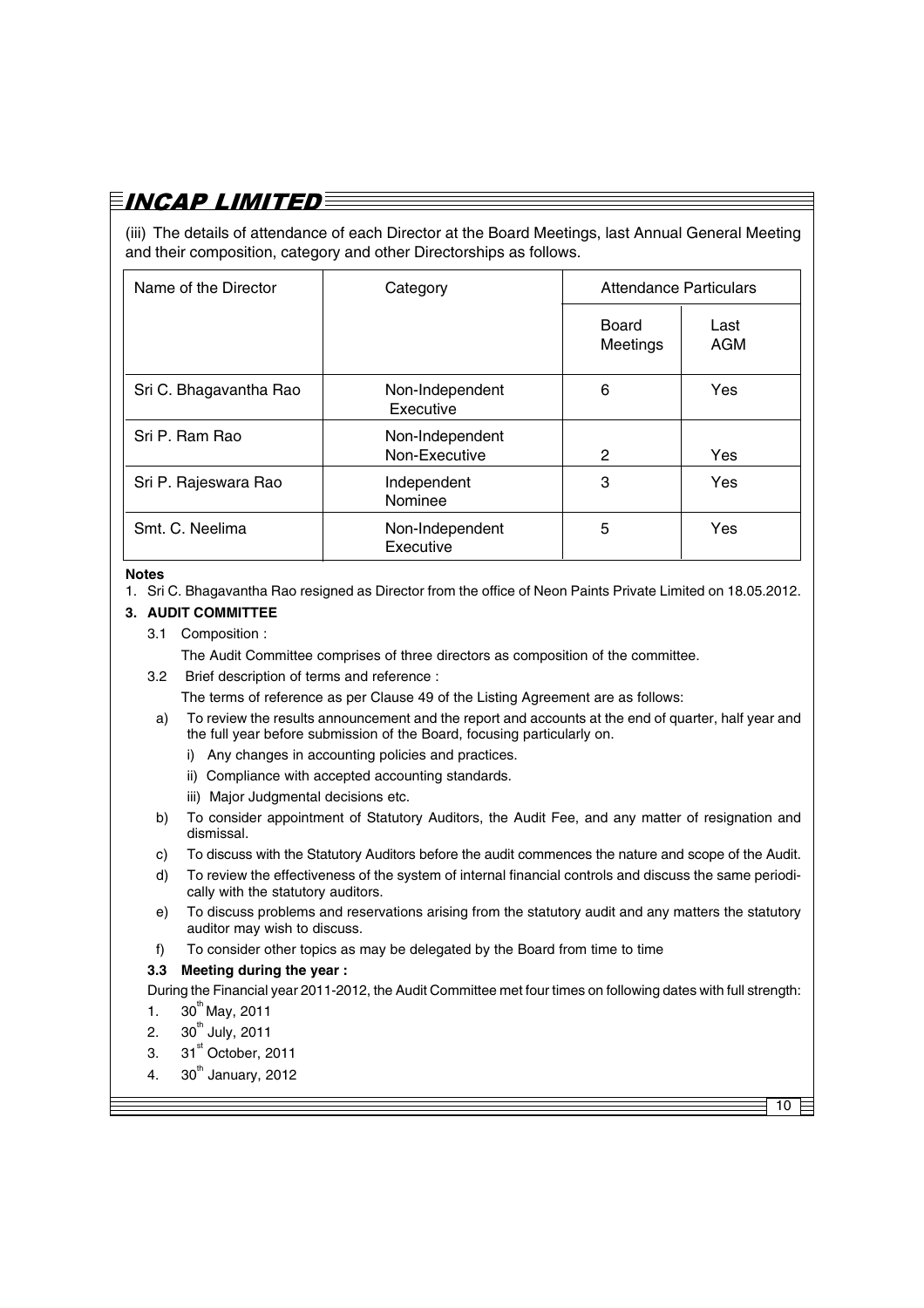# $\bar{E}$ incap limited $\bar{\bar{E}}$

### **4. REMUNERATION OF DIRECTORS :**

The Company does not remunerate the Non-Executive Directors of the Company except for the payment of sitting fees for attending each Meeting of the Board of Committee thereof. Remuneration to Executive Directors is fixed by the Board and approved by shareholder at the Annual General Meeting. Particulars of their remuneration for the year ended 31<sup>st</sup> March 2012 are given below:

| <b>Name of the Director</b> |                                                           |        | <b>Remuneration</b> |       |        |
|-----------------------------|-----------------------------------------------------------|--------|---------------------|-------|--------|
| <b>Executive Directors:</b> | Commission<br>Perquisites<br><b>Sitting Fee</b><br>Salary |        |                     | Total |        |
|                             |                                                           | Rs.    | Rs.                 |       | Rs.    |
| Sri C. Bhagavantha Rao      | Nil                                                       | 600000 | 171000              | Nil   | 771000 |
| Smt C. Neelima              | Nil                                                       | 210000 | 140000              | Nil   | 350000 |

| <b>Non-Executive Directors:</b> |      |     |     |     |      |
|---------------------------------|------|-----|-----|-----|------|
| . Sri P. Ram Rao                | 4000 | Nil | Nil | Nil | 4000 |
| Sri P. Rajeswara Rao            | 4000 | Nil | Nil | Nil | 4000 |
| Smt.C. Neelima                  | 2000 | Nil | Nil | Nil | 2000 |

#### **5. INVESTORS AND SHAREHOLDER'S GRIEVANCE COMMITTEE :**

Brief description of terms of reference :

To look into various affairs relating to the shareholders with regard to redressal of complaints in relation to transfer of shares, non-receipt of share certificate, balance sheets, dividends etc.

The Committee comprises of three directors as composition of the Committee.

#### **6. GENERAL BODY MEETINGS:**

Details of venue and time of last 3 Annual General Meetings are as under:

| <b>Financial Year</b> |   | 2008-2009                       |
|-----------------------|---|---------------------------------|
| Venue                 | ÷ | Registered Office, 1-58,        |
|                       |   | Nidamanuru, Vijayawada-521 104. |
| Date                  |   | 19-09-2009                      |
| Time                  |   | 12-00 Noon                      |
|                       |   |                                 |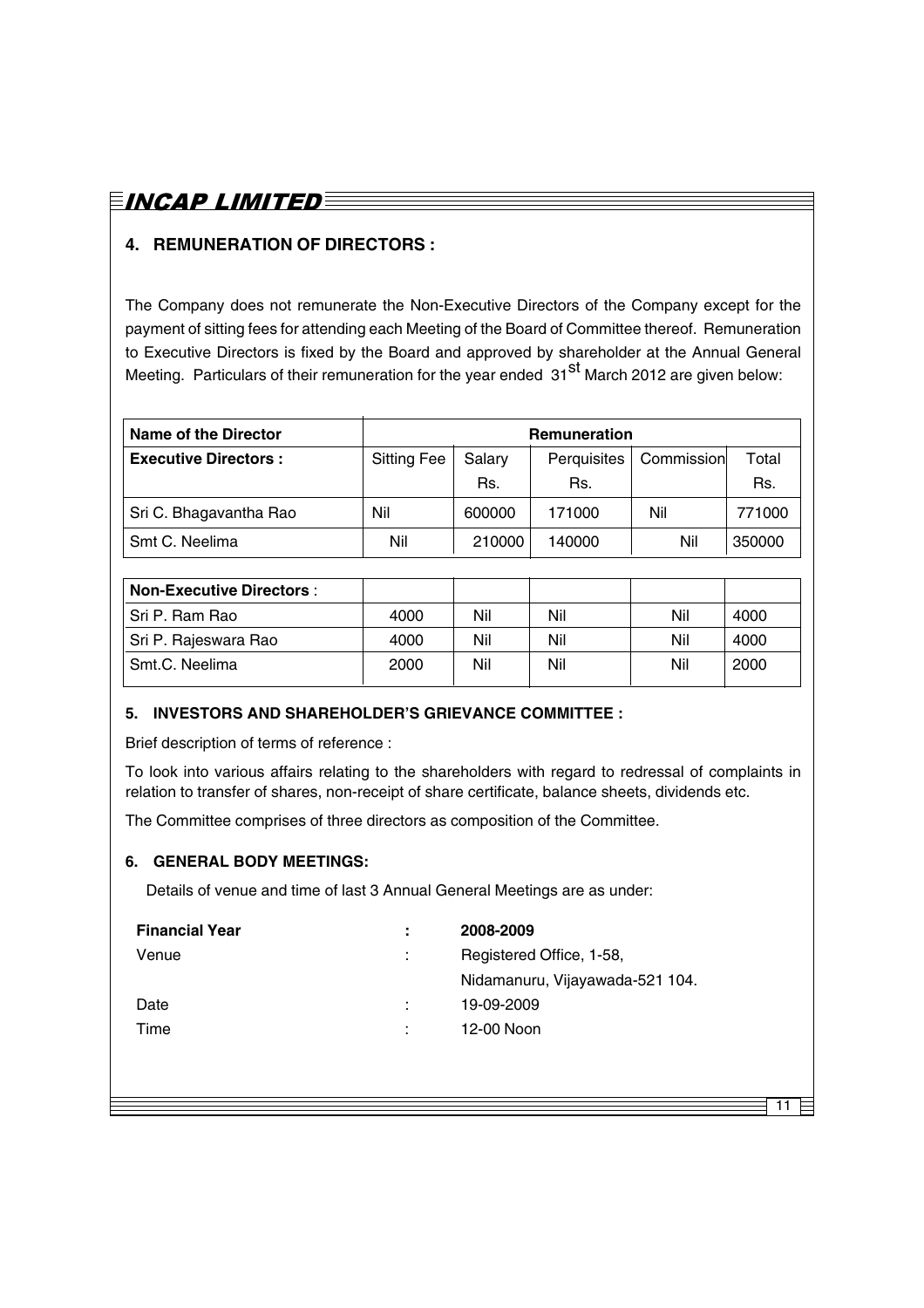### $\bar{E}$ incap limited $\bar{\bar{E}}$

| <b>Financial Year</b><br>Venue | ٠<br>٠<br>$\mathbf{r}$ | 2009-2010<br>Registered Office, 1-58,<br>Nidamanuru, Vijayawada-521 104. |
|--------------------------------|------------------------|--------------------------------------------------------------------------|
| Date                           | ٠                      | 25-09-2010                                                               |
| Time                           | ٠                      | 12-00 noon                                                               |
|                                |                        |                                                                          |
| <b>Financial Year</b>          | ٠                      | 2010-2011                                                                |
| Venue                          | ٠<br>$\mathbf{r}$      | Registered Office, 1-58,                                                 |
|                                |                        | Nidamanuru, Vijayawada-521 104.                                          |
| Date                           | ٠                      | 24-09-2011                                                               |

No special resolutions were required to be put through postal ballot at the above meetings.

#### **7. DISCLOSURES:**

There are no related party transactions made by the Company with its promoters, directors or the management, their relative conflicting with company's interest.

No penalty or strictures have been imposed on the Company by Stock Exchanges or SEBI or any statutory authority on any matter related to capital markets during the last three years.

#### **8. MEANS OF COMMUNICATION :**

The quarterly, half yearly and annual results of the Company in the prescribed proforma are published in the following News Papers.

- 1. Business Line (English)
- 2. Andhra Bhoomi (Regional Language)

There is no practice of sending half-yearly results to the household of shareholders.

#### **9. GENERAL SHAREHOLDERS INFORMATION :**

| i)   | <b>Annual General Meeting</b><br>Venue |   | 29 <sup>th</sup> September, 2012 Registered Office,<br>1-58, Nidamanuru, Vijayawada-521 104.                                                                                                 |  |  |
|------|----------------------------------------|---|----------------------------------------------------------------------------------------------------------------------------------------------------------------------------------------------|--|--|
| ii)  | <b>Financial Calendar</b>              | ÷ | The Company follows April to March as its<br>financial year. The results of every quarter are<br>declared in the month following the quarter, as<br>per the provisions of Listing Agreement. |  |  |
| iii) | Date of Book Closure                   | ÷ | $29^{th}$<br>$25^{\text{th}}$<br>September,<br>2012<br>to<br>September, 2012 (Both days inclusive)                                                                                           |  |  |
| iv)  | <b>Dividend Payment Date</b>           |   | As required under the Companies Act, 1956.                                                                                                                                                   |  |  |
|      |                                        |   |                                                                                                                                                                                              |  |  |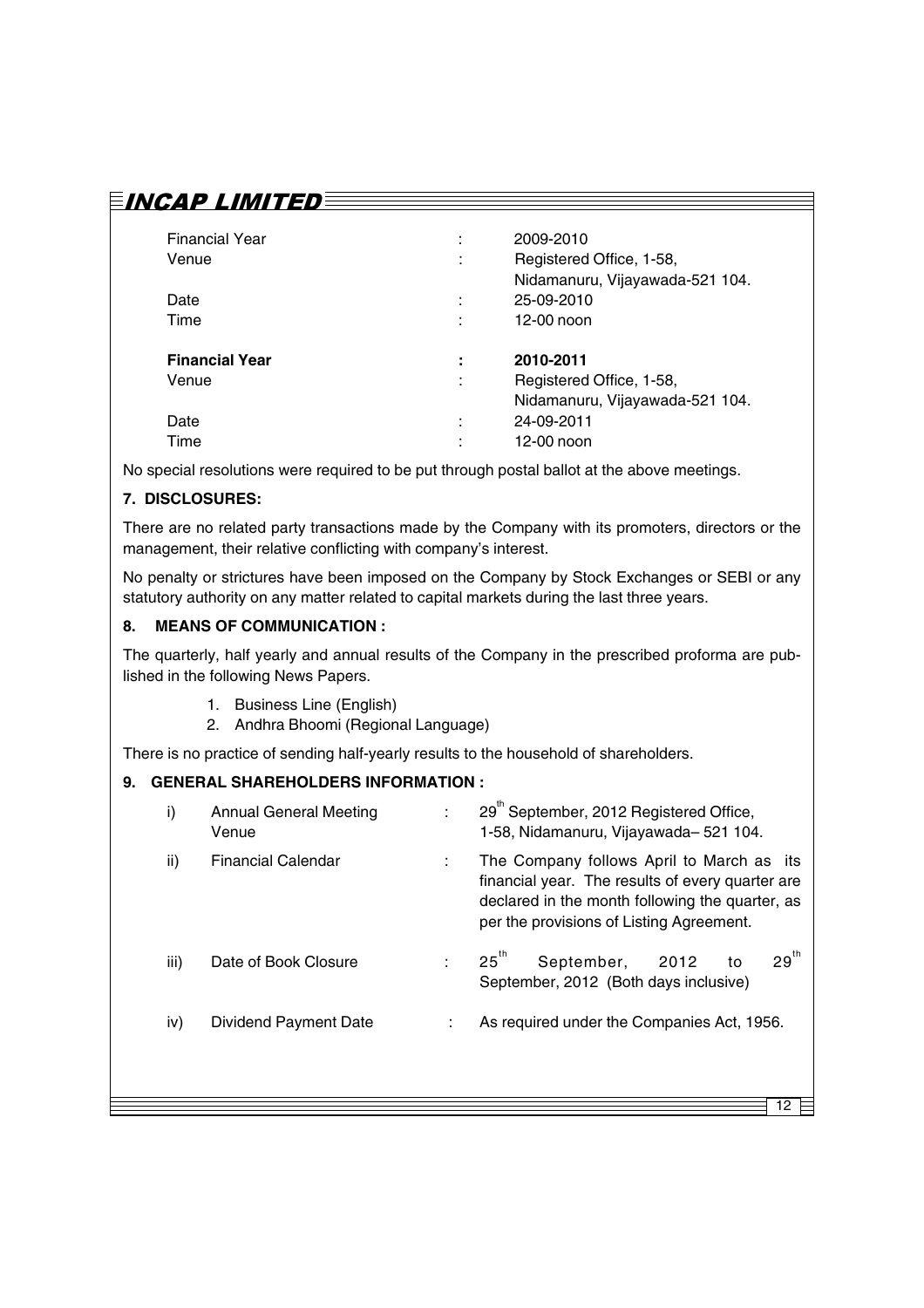| $\equiv$ incap limited $\equiv$ |                                         |                                                  |                 |                                               |
|---------------------------------|-----------------------------------------|--------------------------------------------------|-----------------|-----------------------------------------------|
| v) Dividend History             |                                         |                                                  | $\blacksquare$  |                                               |
| Year                            | Total Amount of<br>Dividend paid<br>Rs. | Date of AGM in<br>which dividend<br>was declared | Date of payment | Unclaimed<br>dividend as on<br>31.03.2012 Rs. |
| 2003-2004                       | 46,53,200/-                             | 28.08.2004                                       | 15.09.2004      | 152675/-                                      |
| 2004-2005                       | 46,53,200/-                             | 27.08.2005                                       | 22.09.2005      | 165306/-                                      |
| 2005-2006                       | 46,53,200/-                             | 02.08.2006                                       | 21.08.2006      | 195097/-                                      |
| 2006-2007                       | 46,53,200/-                             | 25.08.2007                                       | 13.09.2007      | 197844/-                                      |
| 2007-2008                       | 46,53,200/-                             | 27.09.2008                                       | 16.10.2008      | 232316/-                                      |
| 2008-2009                       | 23.26.600/-                             | 19.09.2009                                       | 14.10.2009      | 145014/-                                      |
| 2009-2010                       | 27,91,920/-                             | 25.09.2010                                       | 18.10.2010      | 199146/-                                      |

vi) Listing on Stock Exchanges : Bombay Stock Exchange, Mumbai

vii) Company Stock Code : BSE – 517370

viii) Stock Market Data : The monthly high and low quotations of Company's shares

at Bombay Stock Exchange (BSE) during the year under review are as under :

| <b>Month</b>     | High (Rs.) | Low (Rs.) |
|------------------|------------|-----------|
| April 2011       | 13.80      | 11.10     |
| May 2011         | 13.25      | 11.02     |
| June 2011        | 13.99      | 10.66     |
| <b>July 2011</b> | 12.05      | 10.51     |
| Aug 2011         | 12.00      | 10.00     |
| Sept 2011        | 10.69      | 9.20      |
| Oct 2011         | 11.05      | 9.21      |
| Nov 2011         | 10.26      | 9.03      |
| Dec 2011         | 9.95       | 8.01      |
| Jan 2012         | 10.50      | 7.75      |
| Feb 2012         | 9.94       | 8.40      |
| Mar 2012         | 9.92       | 8.65      |

ix) Registrar and Share Transfer Agents : M/s. Venture Capital and Corporate Investments Private Limited, 12-10-167,Bharat Nagar, HYDERABAD – 500 018.

x) Share Transfer System : Transfer of Securities in physical form are registered and, duly transferred share certificates are dispatched within 30 days of receipt, provided the documents are in order.

> With regard to Shares in demat mode, the procedure is adopted as per the provisions of Depositories Act, 1996.

> > $13 \geq$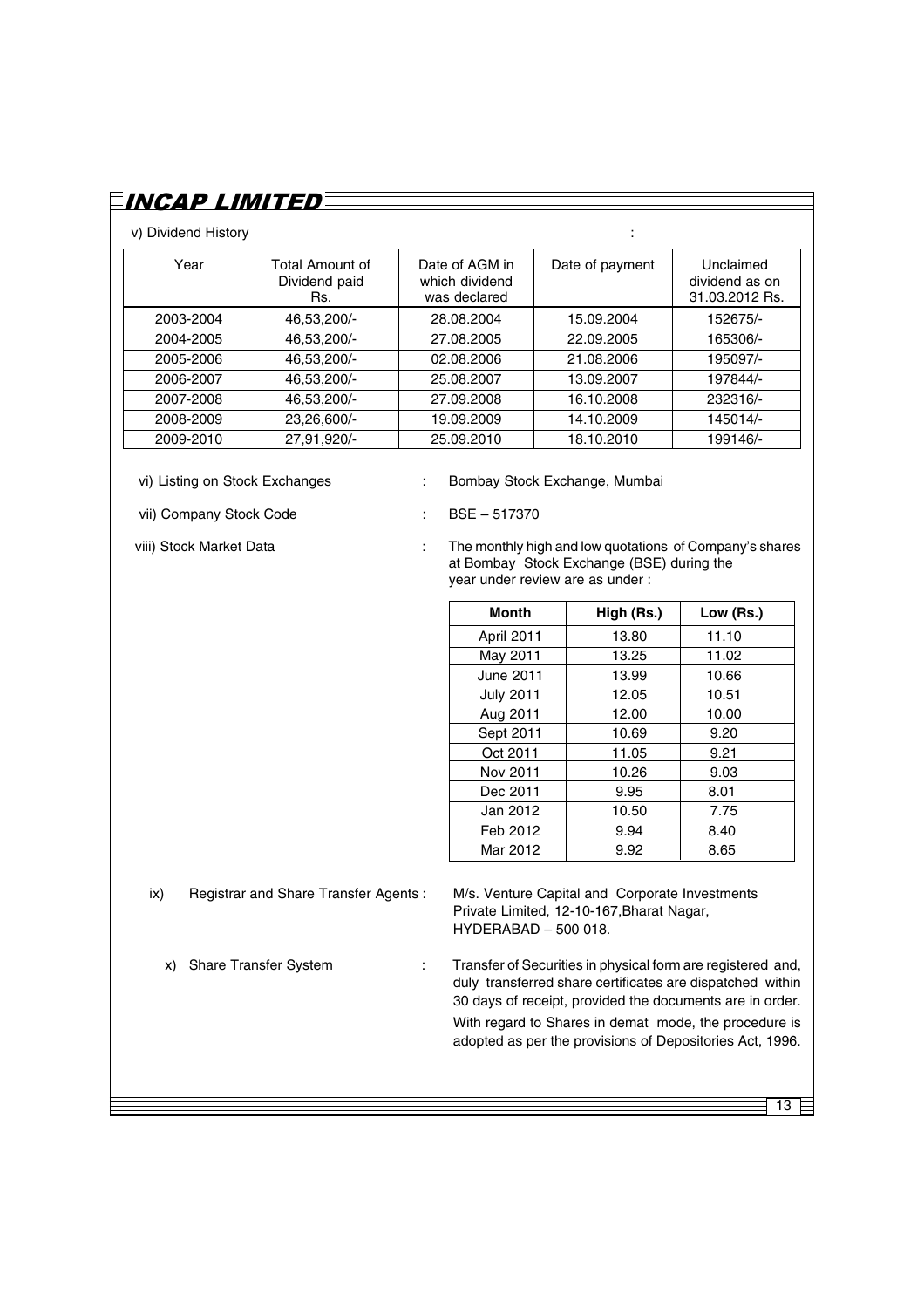xi) Distribution of Shareholding :

| Number of Shares held | Number of<br>Shareholders | Percentage of<br><b>Shareholders</b> | Paid-up value<br>of Shares held<br>Rs. | Percentage of<br><b>Total Paid-up</b><br>Capital |
|-----------------------|---------------------------|--------------------------------------|----------------------------------------|--------------------------------------------------|
| Upto 5000             | 2799                      | 86.17                                | 4791550                                | 9.33                                             |
| $5001 - 10000$        | 223                       | 6.87                                 | 1917610                                | 3.74                                             |
| $10001 - 20000$       | 106                       | 3.26                                 | 1652730                                | 3.22                                             |
| $20001 - 30000$       | 32                        | 0.99                                 | 843440                                 | 1.64                                             |
| $30001 - 40000$       | 17                        | 0.52                                 | 602080                                 | 1.17                                             |
| $40001 - 50000$       | 22                        | 0.68                                 | 1056250                                | 2.06                                             |
| $50001 - 100000$      | 21                        | 0.65                                 | 1538330                                | 3.00                                             |
| 100001 and above      | 28                        | 0.86                                 | 38930010                               | 75.84                                            |
| <b>TOTAL</b>          | 3248                      | 100.00                               | 51332000                               | 100.00                                           |

xii) Dematerialization of Shares & Liquidity : As on 31<sup>st</sup> March, 2012, 83.83%

(43,03,160 Equity shares) of paid up capital have been dematerialised.

xiii) The company has issued and allotted underlying 480000 Equity shares of Rs. 10/- each on conversion of share warrants, during the year.

| xiv) | <b>Plant Locations</b>     | ÷ | 1-58, Nidamanuru, Vijayawada-521 104.<br>N.H.5 Road, Krishna District, A.P.                                                                               |
|------|----------------------------|---|-----------------------------------------------------------------------------------------------------------------------------------------------------------|
| XV)  | Address for Correspondence | ÷ | All Share holders complaints/queries in respect<br>of their shareholding may be addressed to:                                                             |
|      |                            |   | INCAP LIMITED, 1-58, Nidamanuru,<br>Vijayawada - 521 104.<br>Email<br>: investorsincap@gmail.com<br>Phone<br>: 0866-2842479; 571<br>: 0866-2842572<br>Fax |
|      |                            |   | For and on behalf of the Board                                                                                                                            |
|      | VIJAYAWADA                 |   | <b>C.BHAGAVANTHA RAO</b>                                                                                                                                  |
|      | $31st$ May, 2012           |   | <b>MANAGING DIRECTOR</b>                                                                                                                                  |
|      |                            |   | 14                                                                                                                                                        |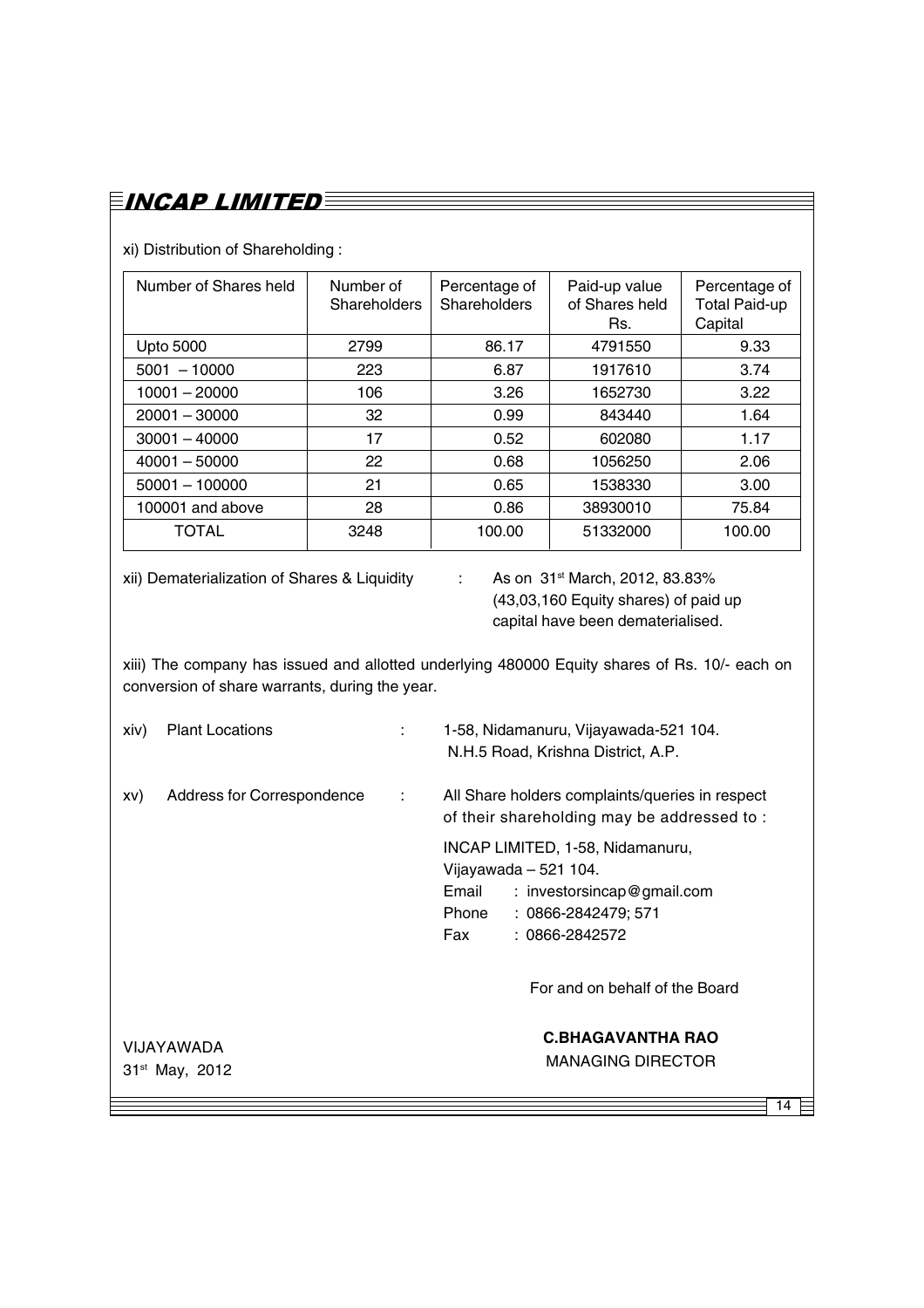#### **AUDITORS' REPORT**

#### **TO THE MEMBERS OF INCAP LIMITED**

- 1. We, M/s Purnachandra Rao & Co., Chartered Acocuntants, have audited the attached Balance Sheet of Incap Limited, as at March 31, 2012 the Profit and Loss Account and also the Cash Flow Statement for the year ended on that date annexed thereto. These financial statements are the responsibility of the Company's management. Our responsibility is to express an opinion on these financial statements based on our audit.
- 2. We conducted our audit in accordance with the auditing standards generally accepted in India. Those standards require that we plan and perform the audit to obtain reasonable assurance about whether the financial statements are free of material misstatement. An audit includes examining, on a test basis, evidence supporting the amounts and disclosures in the financial statements. An audit also includes assessing the accounting principles used and significant estimates made by management, as well as evaluating the overall financial statement presentation. We believe that our audit provides a reasonable basis for our opinion.
- 3. As required by the Companies (Auditor's Report) Order, 2003 issued by the Central Government of India in terms of sub-section (4A) of Section 227 of the Companies Act, 1956, we enclose in the Annexure a statement on the matters specified in paragraphs 4 and 5 of the said order.
- 4. Further to our comments in the Annexure referred to in paragraph 3 above, we report that:
	- a) We have obtained all the information and explanations, which to the best of our knowledge and belief were necessary for the purposes of our audit;
	- b) In our opinion, proper books of account as required by law, have been kept by the Company, so far as appears from our examination of those books;
	- c) The Balance Sheet, Profit and Loss Account and Cash Flow Statement dealt with by this report are in agreement with the books of account;
	- d) In our opinion, the Balance Sheet, Profit and Loss Account and Cash Flow Statement dealt with by this report comply with the accounting standards referred to in sub-section (3C) of Section 211 of the Companies Act, 1956.
- 5. On the basis of written representations received from the directors, as on 31<sup>st</sup> March 2012, and taken on record by the Board of Directors, we report that none of the directors is disqualified as on  $31^{st}$  March, 2012 from being appointed as a director in terms of clause (g) of sub-section (1) of Section 274 of the Companies Act, 1956;
- 6. In our opinion and to the best of our information and according to the explanations given to us, the said accounts read together with the significant accounting policies and notes thereon give the information required by the Companies Act, 1956, in the manner so required and give a true and fair view in conformity with the accounting principles generally accepted in India:
	- a) in the case of Balance Sheet, of the state of affairs of the Company as at 31<sup>st</sup> March, 2012;
	- b) in the case of Profit and Loss Account, of the profit for the year ended on that date; and
	- c) in the case of Cash Flow Statement, of the cash flows for the year ended on that date.

For **PURNACHANDRA RAO & CO.,** Chartered Accountants,

Firm Regn. No.002802S

VIJAYAWADA 31st May, 2012 **(CA. G. Babu Srikar)** Partner M. No.202335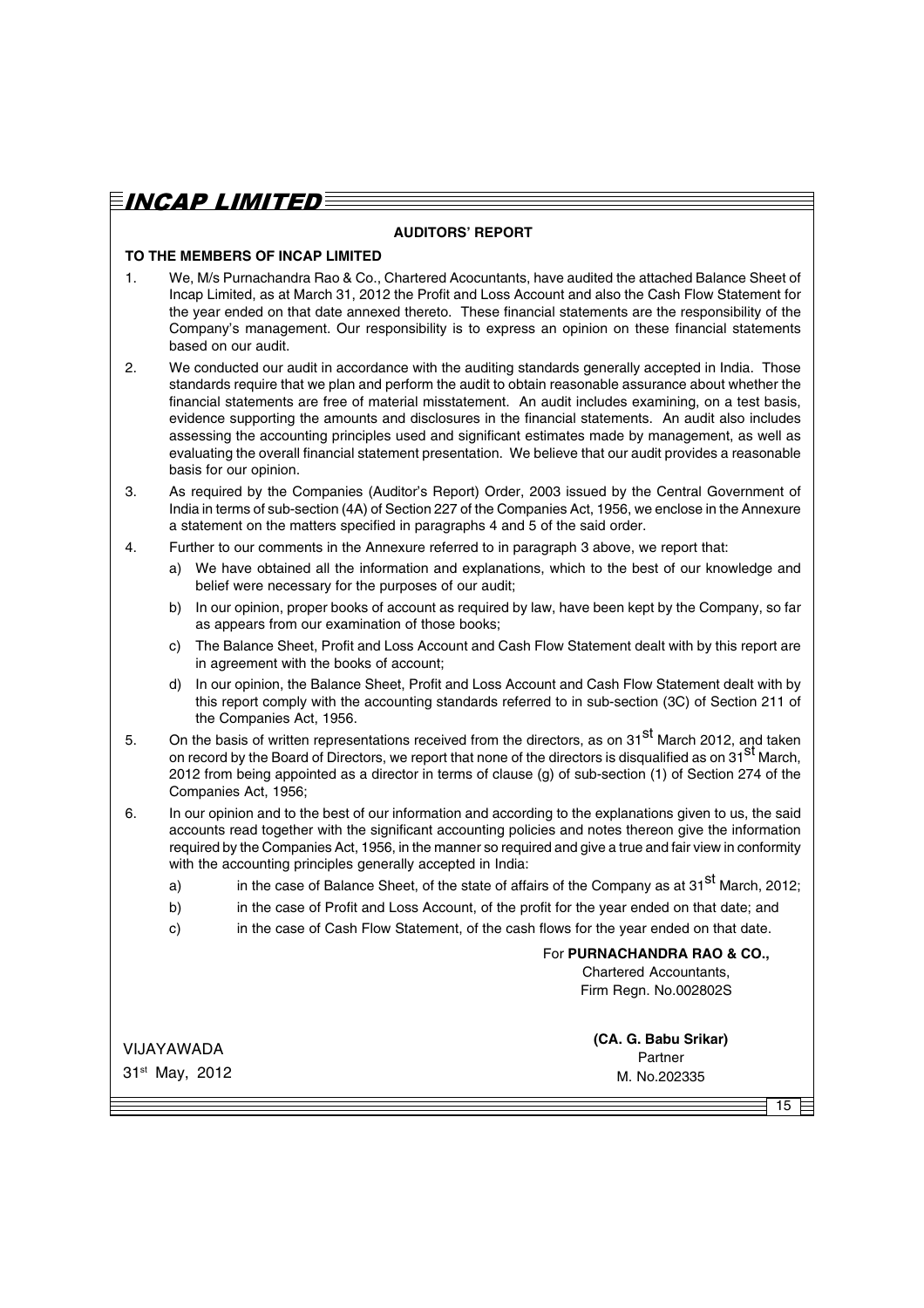### $\bar{E}$ incap limited $\bar{E}$

#### **ANNEXURE TO AUDITORS' REPORT OF EVEN DATE**

Referred to in paragraph 3 of our report of even date to the members of Incap Limited on the Financial Statements for the year ended 31<sup>st</sup> March, 2012.

- i. (a) The Company has maintained proper records showing full particulars, including quantitative details and situation of its fixed assets;
	- (b) All the assets have been physically verified by the management during the year. There is a regular programme of verification which, in our opinion, is reasonable having regard to the size of the company and the nature of its assets. No material discrepancies were noticed on such verification.
	- (c) In our opinion and according to the information and explanations given to us, no substantial parts of fixed assets have been disposed off by the Company during the year.
- ii. (a) The inventory has been physically verified during the year by the management. In our opinion, the frequency of verification is reasonable.
	- (b) The procedures of physical verification of inventories followed by the management are reasonable and adequate in relation to the size of the company and the nature of its business.
	- (c) The company is maintaining proper records of inventory the discrepancies noticed on verification between the physical stock and the book record were not material.
- iii. The Company has not either granted or taken any loans, Secured or unsecured to/from Companies, firms or other parties covered in the register maintained under section 301 of the Act.
- iv. In our opinion and according to the information and explanations given to us, there are adequate internal control procedures commensurate with the size of the company and the nature of its business with regard to purchases of inventory, fixed assets and with regard to the sale of goods. During the course of our audit, we have not observed any continuing failure to correct major weaknesses in internal controls.
- v. According to the information and explanations given to us, we are of the opinion that the particulars of contracts or arrangements referred to in Section 301 of the Companies Act, 1956 have been entered in the Register required to be maintained under that section.
- vi. The Company has not accepted any deposits from the public within the meaning of Sections 58A and 58AA of the Act and the rules framed there under.
- vii. In our opinion, the Company has an internal audit system commensurate with the size and nature of its business.
- viii. The Central Government has not prescribed the maintenance of cost records for any of the products of the company under sector 209(1)(d) of the Companies Act, 1956.
- ix. (a) The Company is regular in depositing with appropriate authorities undisputed statutory dues including Provident Fund, Income Tax, Sales Tax, Customs Duty, Excise Duty, Service Tax, Cess and other material statutory dues applicable to it.
	- (b) According to the information and explanation given to us, there are no dues of Sales tax, Service tax, Income tax, Customs duty and Excise duty which have not been deposited on account of any dispute.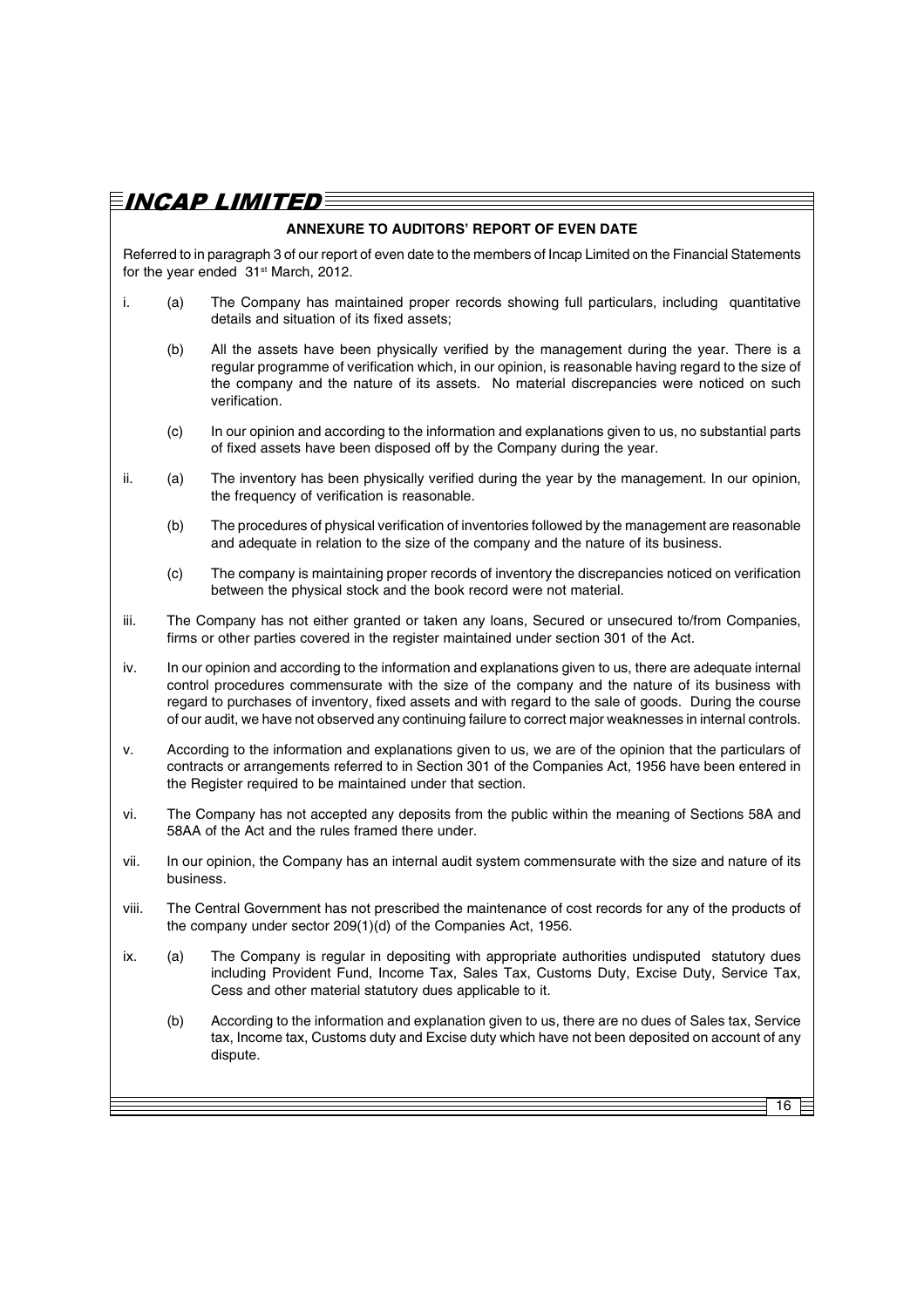- x. No accumulated losses are there at the end of the financial year 2011-12. The company has not incurred cash losses during the financial year covered by our audit and in the immediate preceding financial year.
- xi. In our opinion and according to the information and explanations given to us, the company has not defaulted in repayment of dues to the financial institution, bank or debentures holders.
- xii. The Company has not granted any loans and advances on the basis of security by way of pledge of shares, debentures and other securities.
- xiii. In our opinion, the company is not a chit fund or a nidhi/mutual benefit fund/society. Therefore, the provisions of clause 4(xiii) of the Companies (Auditor's Report) order, 2003 are not applicable to the company.
- xiv. In our opinion, the company is not dealing in or trading in shares, securities, debentures and other investments. Accordingly, the provisions of clause 4(xiv) of the companies (Auditor's Report) order, 2003 are not applicable to the company.
- xv. The Company has not given guarantees for loans taken by others from banks and financial institutions during the year.
- xvi. In our opinion the term loans have been applied for the purpose for which they were raised.
- xvii. According to the information and explanation given to us and on an overall examination of the balance sheet of the company, we report that the no funds raised on short-term basis have been used for long-term investment.
- xviii. During the year the company has issued and alloted 4,80,000 Equity shares on preferential basis on convertion of share warrants at a price arived at as per the procedure prescribed under SEBI Guidelines.
- xix. The Company has not issued debentures during the year. Hence Clause (xix) is not applicable
- xx. The Company has not raised any money by way of public issues during the year.
- xxi. According to the information and explanations given to us, no fraud on or by the company has been noticed or reported during the course of our audit.

For **PURNACHANDRA RAO & CO.,**

Chartered Accountants, Firm Regn. No.002802S

**(CA. G.BABU SRIKAR )** Partner

17

VIJAYAWADA MARKA MARKA MARKA MARKA MARKA MARKA MARKA MARKA MARKA MARKA MARKA MARKA MARKA MARKA MARKA MARKA MAR 31st May, 2012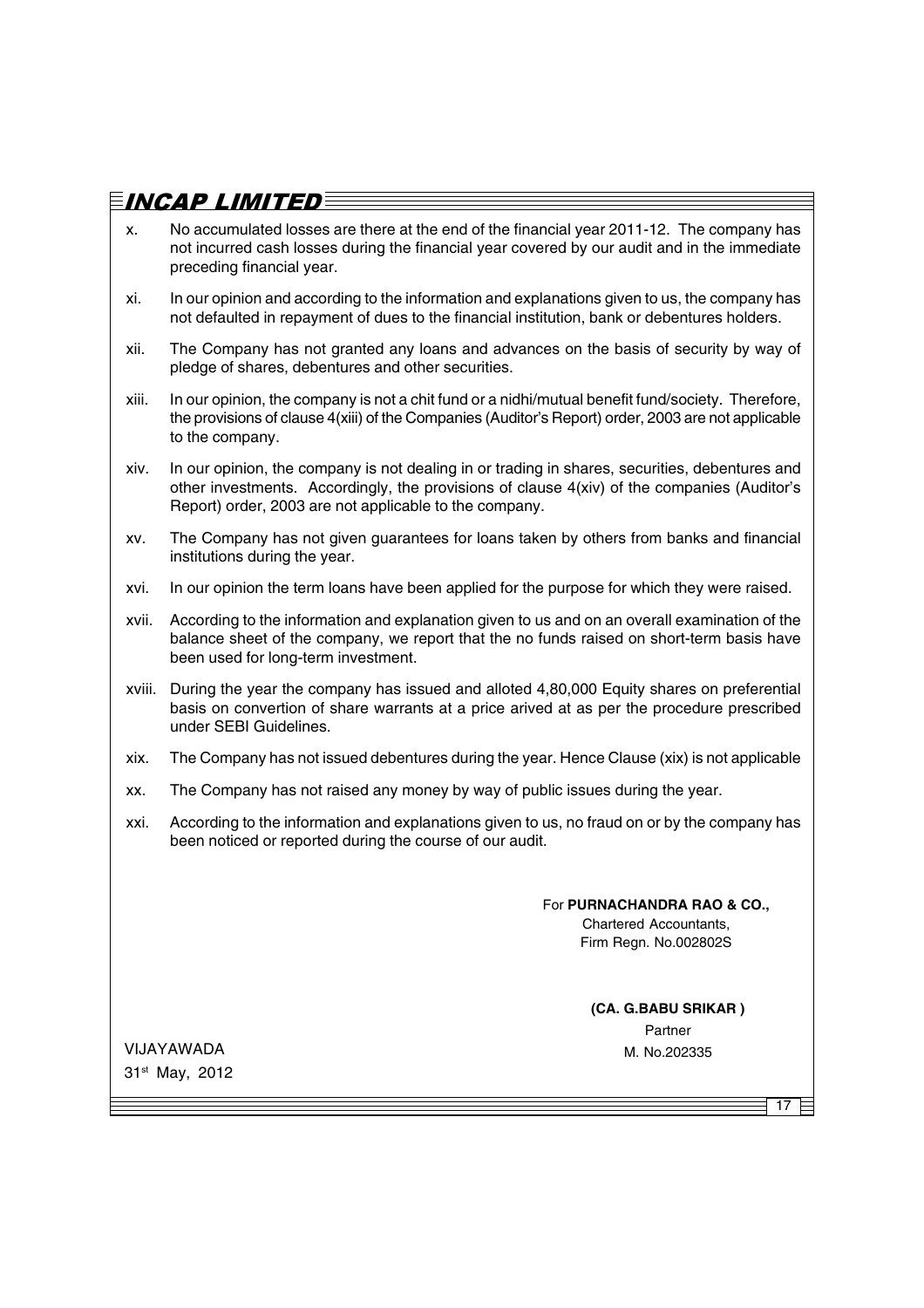| <b>Balance Sheet as at 31st March, 2012</b>                                                                                                           | <b>INCAP LIMITED</b>       |                                                         |                                                         |
|-------------------------------------------------------------------------------------------------------------------------------------------------------|----------------------------|---------------------------------------------------------|---------------------------------------------------------|
| <b>Particulars</b>                                                                                                                                    | <b>Note</b>                | 31st March, 2012<br>Rs.                                 | 31st March, 2011<br>Rs.                                 |
| <b>EQUITY AND LIABILITIES</b><br>1. Shareholder's Fund<br>(a) Share Capital<br>(b) Reserves & Surplus                                                 | $\boldsymbol{2}$<br>3      | 51332000<br>18368283                                    | 46532000<br>13897073                                    |
| 2 Share Application Money pending allotment                                                                                                           | 4                          |                                                         | 2800000                                                 |
| <b>3 Non Current Liabilities</b><br>(a) Long Term Borrowings<br>(b) Deferred Tax Liabilities (Net)<br>(c) Other Long term Liabilities                 | 5<br>6<br>7                | 6412564<br>3913680<br>601766                            | 14501407<br>5168676<br>755688                           |
| <b>4</b> Current Liabilities<br>(a) Short term Borrowings<br>(b) Trade Payables<br>(c) Other Current Liabilities<br>(d) Short Term Provisions         | 8<br>9<br>10<br>11         | 55490564<br>7098320<br>19678174<br>4963368              | 43861236<br>7109452<br>22931843<br>3051369              |
| <b>TOTAL</b><br><b>ASSETS</b>                                                                                                                         |                            | 167858719                                               | 160608744                                               |
| <b>Non Current Assets</b><br>L<br><b>Fixed Assets</b><br>(i) Tangible Assets<br>(ii) Intangible Assets<br>Long Term Loans and Advances                | 12<br>13                   | 42433880<br>36436383<br>5997498<br>3000000              | 49187565<br>41190901<br>7996664                         |
| 2 Current Assets<br>Inventories<br><b>Trade Receivables</b><br>Cash and Cash equivalent<br>Short Term Loans & Advances<br><b>Other Current Assets</b> | 14<br>15<br>16<br>17<br>18 | 37476603<br>39043752<br>12456510<br>24695868<br>8752106 | 35915764<br>31938875<br>23316551<br>11305390<br>8944599 |
| <b>TOTAL</b>                                                                                                                                          |                            | 167858719                                               | 160608744                                               |
| For PURNACHANDRA RAO & CO.,<br>Chartered Accountants.<br>Firm Regn. No.002802S                                                                        |                            |                                                         | For and on behalf of the Board                          |
| (CA. G.BABU SRIKAR)<br>Partner<br>M. No.202335                                                                                                        |                            |                                                         | <b>C.Bhagavantha Rao</b><br><b>Managing Director</b>    |
|                                                                                                                                                       |                            |                                                         | C. Neelima                                              |
| VIJAYAWADA<br>31 <sup>st</sup> May, 2012                                                                                                              |                            |                                                         | Director                                                |

31st May, 2012

 $\equiv$  18  $\equiv$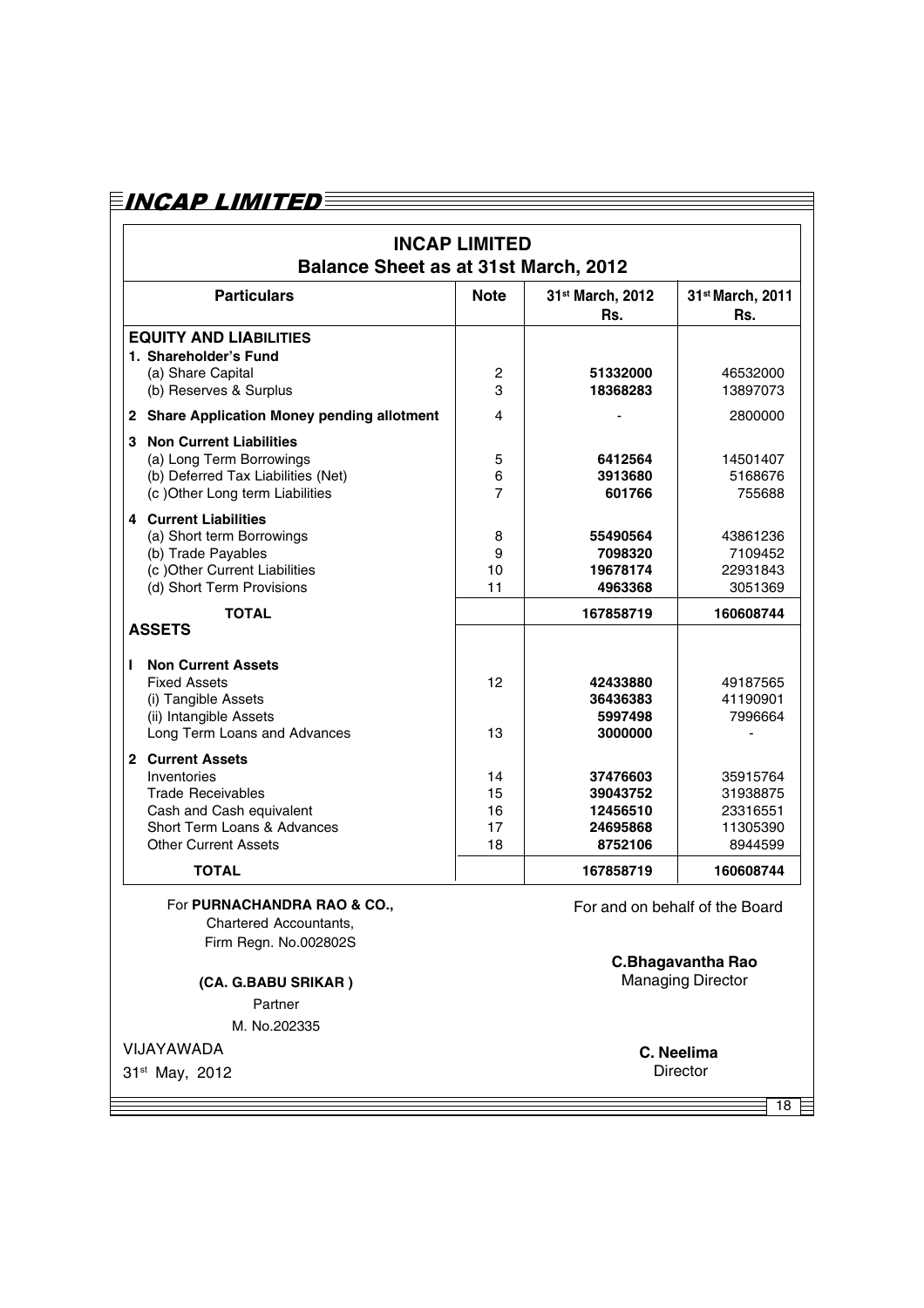#### **INCAP LIMITED Profit and Loss Statement for the year ended 31st March, 2012**

| <b>Particulars</b>                                                                                                                                                                        | <b>Note</b>                      | 31 <sup>st</sup> March, 2012<br>Rs.                                | 31st March, 2011<br>Rs.                                           |
|-------------------------------------------------------------------------------------------------------------------------------------------------------------------------------------------|----------------------------------|--------------------------------------------------------------------|-------------------------------------------------------------------|
| Revenue from Operation<br>Other Income                                                                                                                                                    | 19<br>20                         | 176012526<br>7968454                                               | 155385292<br>5321936                                              |
| <b>Total Revenue</b>                                                                                                                                                                      |                                  | 183980980                                                          | 160707228                                                         |
| <b>Expenses:</b><br>Cost of materials consumed<br>Changes in inventories<br>Employee benefits expenses<br>Finance cost<br>Depreciation and Amortisation Expenses<br><b>Other Expenses</b> | 21<br>22<br>23<br>24<br>12<br>25 | 127333441<br>1735077<br>12208060<br>9789562<br>7191599<br>23521229 | 108726180<br>480657<br>13397878<br>8216207<br>7013784<br>29027488 |
| <b>Total Expenses</b>                                                                                                                                                                     |                                  | 181778968                                                          | 166862194                                                         |
| <b>Profit Before exceptional and</b><br>extraordinary items and Tax                                                                                                                       |                                  | 2202012                                                            | (6154967)                                                         |
| Exceptional items (Net)                                                                                                                                                                   |                                  |                                                                    | 1292131                                                           |
| <b>Profit Before Tax</b><br><b>Tax Expenses</b><br>(1) Current Tax<br>(2) Deferred Tax                                                                                                    |                                  | 2202012<br>1949790<br>(1254996)                                    | (4862835)<br>119280<br>618427                                     |
| Profit (Loss) for the period from<br>continuing operations                                                                                                                                |                                  | 1507218                                                            | (4363688)                                                         |
| Profit / (Loss) for the period<br>Earnings per Equity Share:                                                                                                                              |                                  | 1507218                                                            | (4363688)                                                         |
| $(1)$ Basic<br>(2) Diluted                                                                                                                                                                |                                  | 0.29<br>0.29                                                       | (0.94)<br>(0.94)                                                  |
| Significant accounting policies                                                                                                                                                           | 1                                |                                                                    |                                                                   |

#### For **PURNACHANDRA RAO & CO.,**

Chartered Accountants, Firm Regn. No.002802S

**(CA. G.BABU SRIKAR )** Partner M. No.202335

VIJAYAWADA

31st May, 2012

For and on behalf of the Board

**C.Bhagavantha Rao**

Managing Director

**C.Neelima Director** 

 $\overline{19}$  =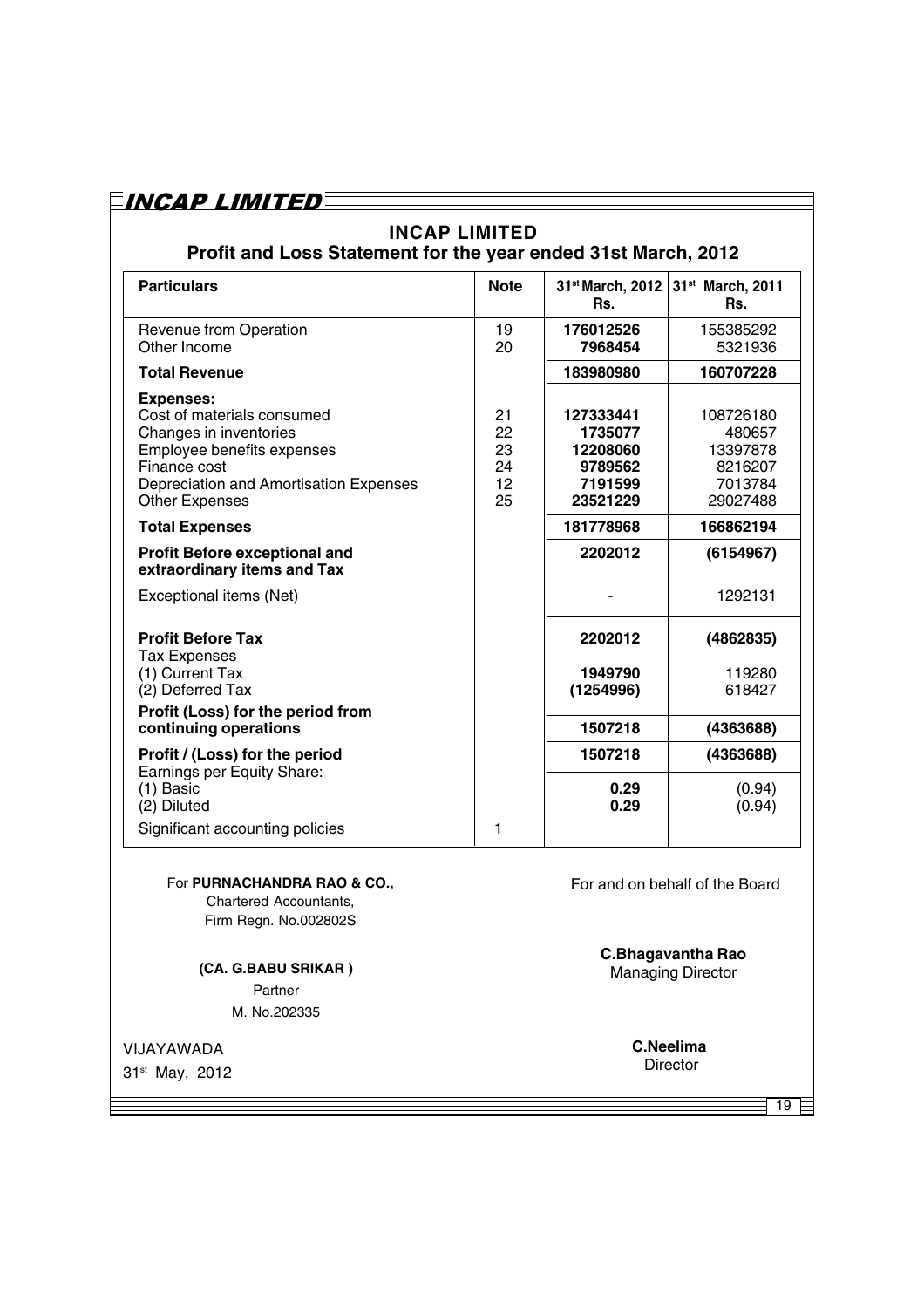# $\equiv$ incap limited $\equiv$

### **INCAP LIMITED**

#### **1-58 Nidamanuru, Vijayawada - 521 104 CASH FLOW STATEMENT FOR THE YEAR ENDED 31-03-2012**

|                                                        | <b>PARTICULARS</b>                              |          | For the year ending     |                         |
|--------------------------------------------------------|-------------------------------------------------|----------|-------------------------|-------------------------|
|                                                        |                                                 |          | 31st March, 2012<br>Rs. | 31st March, 2011<br>Rs. |
|                                                        | A CASH FLOW FROM OPERATING ACTIVITIES:          |          |                         |                         |
|                                                        | Net Profit Before Tax and Extrordinary items    |          | 1507218                 | (4363688)               |
|                                                        | Adjustments                                     |          |                         |                         |
|                                                        | Depreciation                                    |          | 7191599                 | 7013784                 |
|                                                        | Goodwill Written Off                            |          | 1999166                 | 1999166                 |
|                                                        | Deferred Tax Liability                          |          | (1254996)               | 618427                  |
|                                                        | Loss on sale of Assets                          |          | 309380                  | 158869                  |
|                                                        | Interest Paid on Loans                          |          | 9789562                 | 8216207                 |
|                                                        | <b>Interest Received</b>                        |          | (3693642)               | (3615508)               |
|                                                        | Amounts withdrawn from reserves                 |          | (76008)                 | 1292131                 |
|                                                        | Profit on sale of Assets                        |          | (198714)                |                         |
| <b>Operating Profit Before Working Capital Changes</b> |                                                 | 15573565 | 11,319,388              |                         |
|                                                        | <b>Adjustments for Working Capital Changes:</b> |          |                         |                         |
|                                                        | Decrease/(Increase) in Inventories              |          | (1560839)               | (6797652)               |
|                                                        | Decrease/(Increase)in Trade Receivables         |          | (7104877)               | (5692068)               |
|                                                        | Decrease/(Increase) in Loans and Advances       |          | (16390477)              | 11533751                |
|                                                        | Decrease/(Increase)in Other Current Assets      |          | 192493                  | (7732320)               |
|                                                        | Increase /(Decrease) in Current Liabilities     |          | (2625487)               | (5991523)               |
|                                                        | <b>ADJUSTMENTS IN WORKING CAPITAL</b>           |          | (27489187)              | (14679812)              |
|                                                        | <b>Cash Generated from Operations</b>           |          | (11915622)              | (3360424)               |
|                                                        | Income Tax Paid/Provided                        |          | (1949790)               | (119280)                |
|                                                        | Net Cash From Operations                        | (A)      | (9965832)               | (3241144)               |
|                                                        | <b>B CASH FLOW FROM INVESTING ACTIVITIES:</b>   |          |                         |                         |
|                                                        | Purchase of Fixed assets                        |          | (2977808)               | (20451224)              |
|                                                        | Sale of Fixed Assets                            |          | 430061                  | 1130500                 |
|                                                        |                                                 |          |                         | 20                      |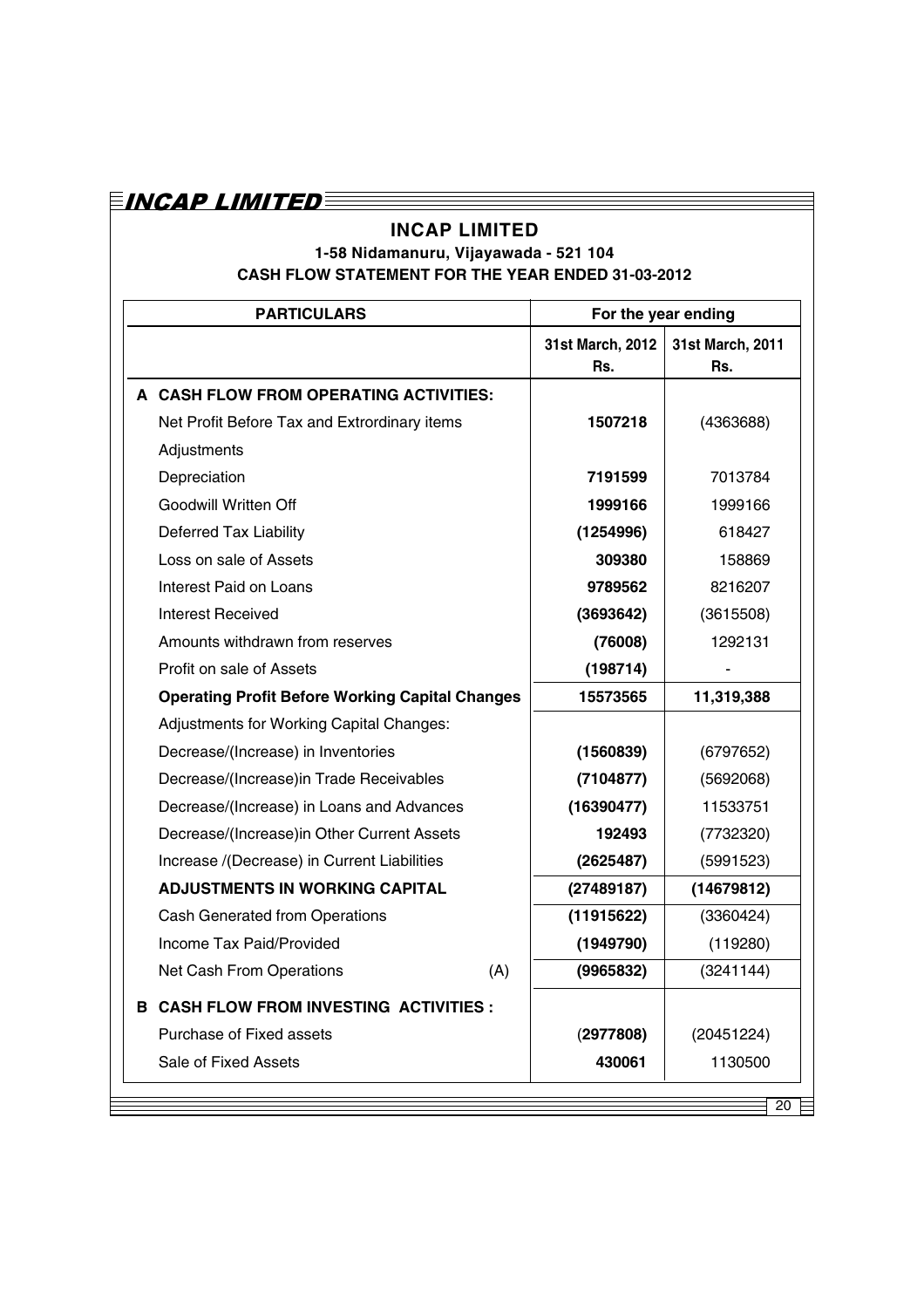| <b>PARTICULARS</b>                                                                                                              |     | For the year ending     |                                                      |  |
|---------------------------------------------------------------------------------------------------------------------------------|-----|-------------------------|------------------------------------------------------|--|
|                                                                                                                                 |     | 31st March, 2012<br>Rs. | 31st March, 2011<br>Rs.                              |  |
| Investment Sold during the year                                                                                                 |     |                         | 5576360                                              |  |
| <b>Interest Received</b>                                                                                                        |     | 3693642                 | 3615508                                              |  |
| <b>Net Cash Used In Investing Activities:</b>                                                                                   | (B) | 1145895                 | (10128856)                                           |  |
| C CASH FLOW FROM FINANCING ACTIVITIES:                                                                                          |     |                         |                                                      |  |
| Availment of Long Term Borrowings                                                                                               |     |                         | 10388397                                             |  |
| Repayment of Long Term Borrowings                                                                                               |     | (5479500)               | (4256888)                                            |  |
| Availment of Short Term Borrowings                                                                                              |     | 8188957                 | 13594604                                             |  |
| Interest Paid on Borrowings                                                                                                     |     | (9789562)               | (8216207)                                            |  |
| Increase in Share Application Money                                                                                             |     | 5040000                 | 2800000                                              |  |
| <b>Net Cash Used in Financing Activities</b>                                                                                    | (C) | (2040105)               | 14309906                                             |  |
| NET INCREASE/(DECREASE) IN CASH AND CASH EQUIVALENTS<br>D                                                                       |     | (10860042)              | 939,906                                              |  |
| Cash and Cash Equivalents at the beginning of the period                                                                        |     | 23316551                | 22,376,645                                           |  |
| Cash and Cash Equivalents at the end of the period                                                                              |     | 12456510                | 23,316,551                                           |  |
| NET INCREASE/(DECREASE) IN CASH AND CASH EQUIVALENTS                                                                            |     | (10860042)              | 939,906                                              |  |
| Cash on hand                                                                                                                    |     | 51852                   | 19376                                                |  |
| Balances held with banks                                                                                                        |     | 12404658                | 23297175                                             |  |
| Cash and cash equivalents as restated                                                                                           |     | 12456510                | 23316551                                             |  |
| This is the Cash Flow Statement referred to in our report of even date<br>For PURNACHANDRA RAO & CO.,<br>Chartered Accountants, |     |                         | For and on behalf of the Board                       |  |
| Firm Regn. No.002802S<br>(CA. G.BABU SRIKAR)<br>Partner<br>M. No.202335                                                         |     |                         | <b>C.Bhagavantha Rao</b><br><b>Managing Director</b> |  |
|                                                                                                                                 |     |                         | <b>C.Neelima</b><br>Director                         |  |

VIJAYAWADA 31st May, 2012

 $\equiv$  21  $\equiv$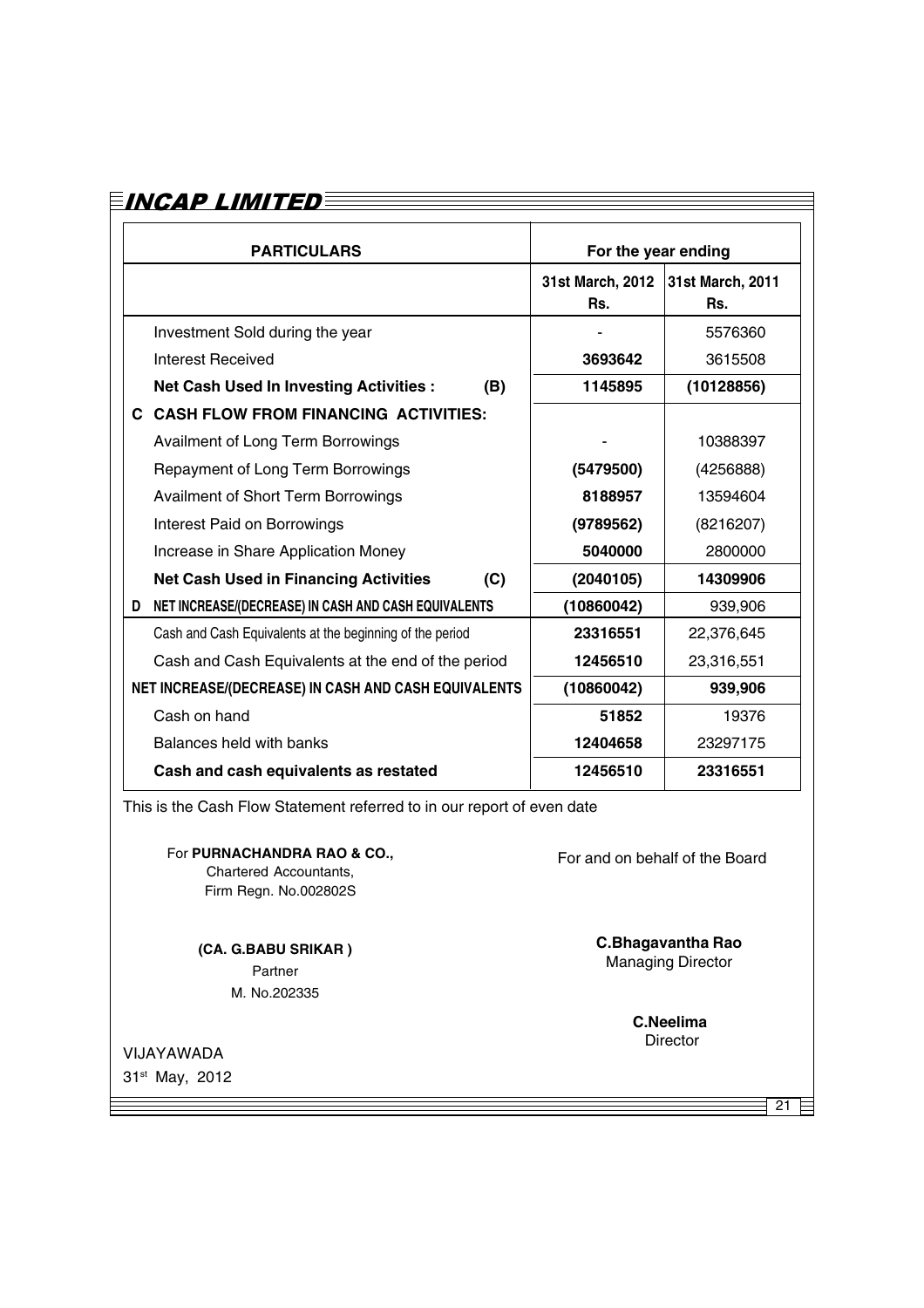#### **Note – 1 : ACCOUNTING POLICES AND NOTES ON ACCOUNTS :**

#### **A) SIGNIFICANT ACCOUNTING POLICIES**

#### **1. GENERAL :**

The Financial Statements have been prepared under the historical cost convention in accordance with the generally accepted accounting principles and the provisions of the Companies Act, 1956 as consistently adopted by the Company. The accounting policies not specifically referred to otherwise are consistent and in consonance with generally accepted accounting principles.

#### **2. FIXED ASSETS :**

Fixed Assets are stated at cost of acquisition inclusive of freight, taxes and other incidental expenses.

#### **3. DEPRECIATION :**

Depreciation on fixed assets is provided on straight line method at the rates specified in schedule XIV to the Companies Act, 1956.

#### **4. IMPAIRMENT :**

The carrying amounts of assets are reviewed at each balance sheet date if there is any indication of impairment based on internal/external factors. An impairment loss is recognized wherever the carrying amount of an asset exceeds its recoverable amount. The recoverable amount is the greater of the assets net selling price and value in use. In assessing value in use, the estimated future cash flows are discounted to their present value at the weighted average cost of capital.

#### **5. INVESTMENTS :**

Current investments are carried at lower of cost or market value. The determination of the carrying costs of such investments is done on the basis of specific identification.

#### **6. SALES:**

Sales are inclusive of Excise Duty, Educational Cess, S.H. Education Cess and net of returns.

#### **7. INVENTORIES :**

Raw materials and Work-in-progress are valued at cost. Finished Goods are valued at cost or net realizable value whichever is less. Consumables are valued at cost.

#### **8. EXCISE DUTY/CUSTOMS DUTY :**

In compliance with the requirements of Accounting standard – 2, 'Valuation of Inventories', the company has provided excise duty/custom duty liability on stocks lying in bond as on the Balance Sheet date and included the same in valuation of such stocks. There is no impact on the profit for the year.

#### **9. FOREIGN CURRENCY TRANSACTIONS :**

All foreign currency transactions are accounted for at the rates prevailing on the dates of the transactions.

22  $\epsilon$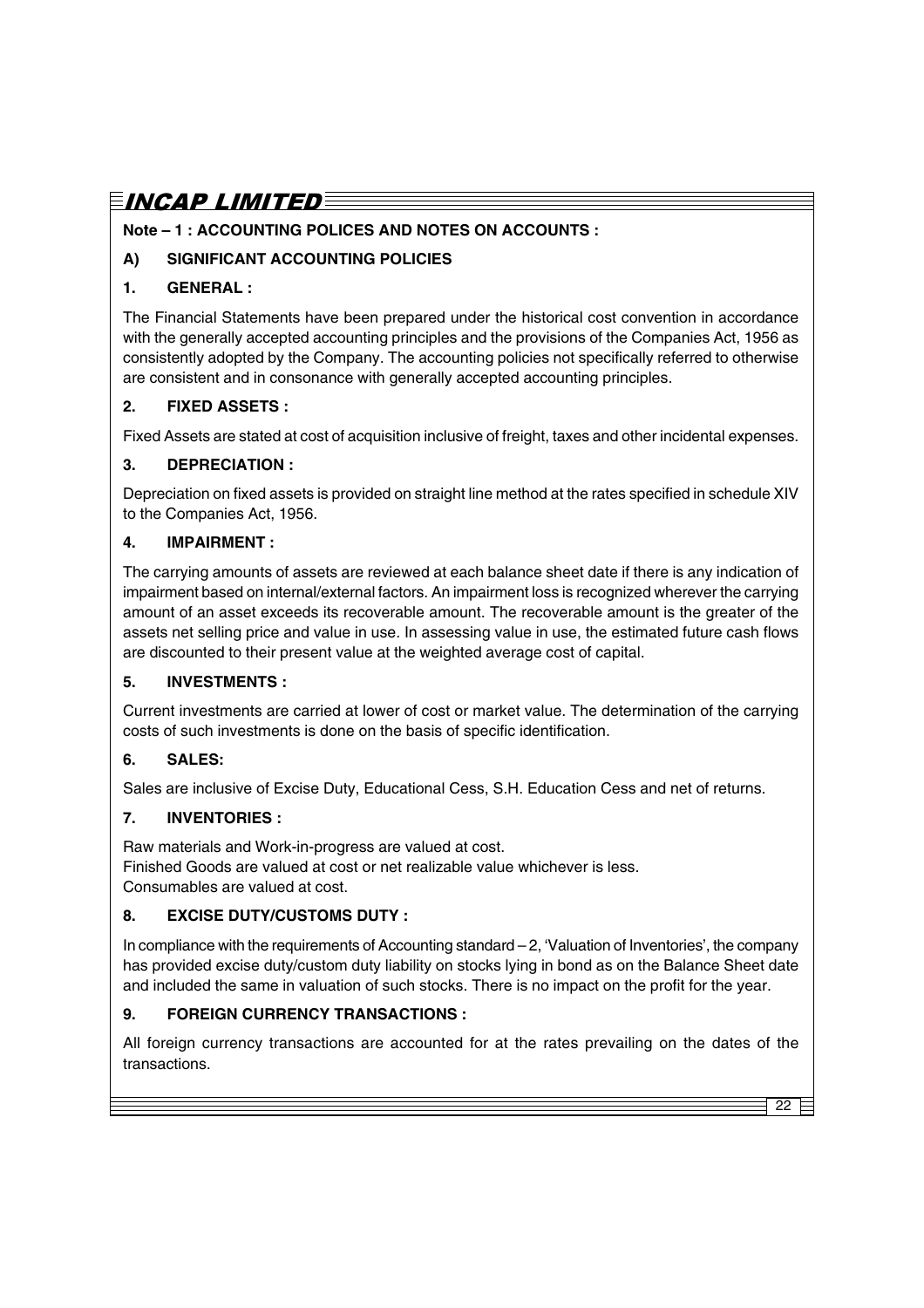#### **10. EMPLOYEE'S RETIREMENT BENEFITS :**

Payment for gratuity liability is made on the basis of premium actuarially assessed and intimated by the Life insurance Corporation of India, in terms of the policy taken out with them.

Payment for leave encashment is charged to profit and loss account on the basis of actual workings.

#### **11. TAXES ON INCOME:**

Tax on income for the current period is determined on the basis of taxable income and tax credits computed in accordance with the provisions on the Income Tax Act 1961, and based on expected outcome of assessments / appeals.

Deferred tax is recognized on timing differences between the accounting income and the taxable income for the year and quantified using the tax rates and laws enacted or substantively enacted as on the Balance Sheet date.

#### **NOTES FORMING PART OF ACCOUNTS :**

| 1. | <b>Contingent liabilities:</b> |         | (Rs. in Lakhs) |
|----|--------------------------------|---------|----------------|
|    | <b>Particulars</b>             | 2011-12 | 2010-11        |
|    | Letter of Credit               | 58.89   | 135.27         |
|    | <b>Bank Guarantees</b>         | 385.73  | 426.81         |
|    | Corporate Guarantee            | -       |                |
|    | Total                          | 444.62  | 562.08         |

- 2. **Secured Loans** : Working capital facilities from banks are secured by hypothecation of stocks of raw materials, semi finished goods, finished goods, stores and spares and book debts and first charge on Fixed Assets of the Company in favour of State Bank of India, Patamata Branch, Vijayawada and State Bank of Hyderabad, Governorpet Branch, Vijayawada on pari passu basis.
- 3. **Current Assets and Current Liabilities** : Sundry Debtors, Loans and Advances and Sundry Creditors balances are subject to confirmation by the parties. Fixed Deposits with Banks to the extent of Rs.16.22 Lakhs are pledged with bankers towards margin money for Letters of Credit and Rs.50.00 Lakhs are pledged with bankser towards margin for Bank Guarantees.
- 4. No amount is due to any small-scale industry in excess of Rs. 1,00,000 or more than 30 days.

 $23 E$ 

5. Provision is made for regular Income Tax as per the provisions of Income Tax Act, 1961.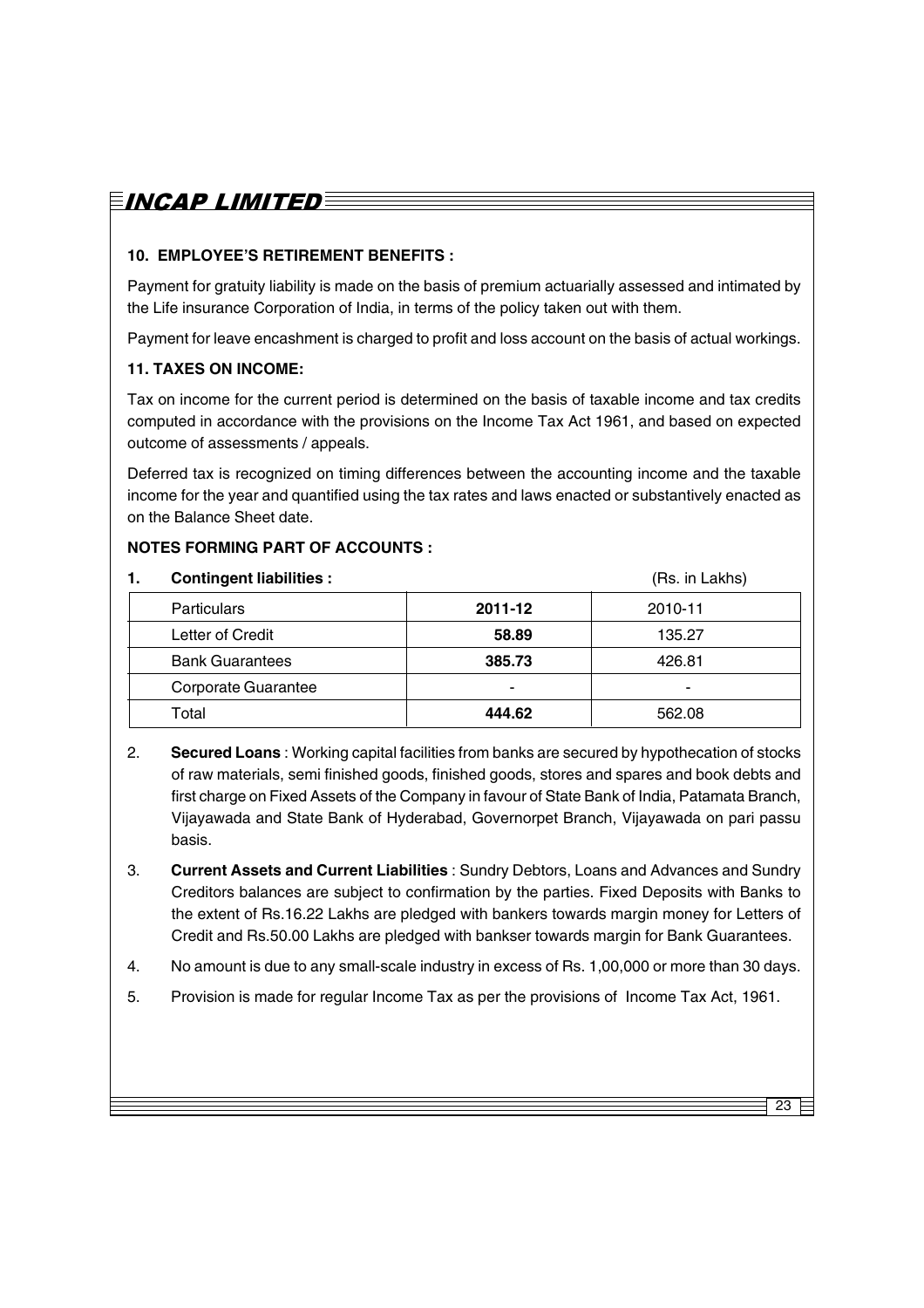# $\bar{E}$ incap limited $\bar{\bar{E}}$

### **Deferred Tax :**

Deferred Tax is computed on the timing differences as per Accounting Standard 22 issued by the ICAI.

| Description                             | Opening<br><b>Balance</b><br>01-04-2011 | Provided<br>during the<br>year | Reversed<br>during the<br>year | Closing balance<br>31.03.2012 |
|-----------------------------------------|-----------------------------------------|--------------------------------|--------------------------------|-------------------------------|
|                                         | Rs.                                     | Rs.                            | Rs.                            | Rs.                           |
| Deferred Tax Liability:<br>Depreciation | 5168676                                 |                                | 1254996                        | 3913680                       |
| Total (a)                               | 5168676                                 |                                | 1254996                        | 3913680                       |
| Deferred Tax Asset:<br>Investment       |                                         |                                |                                |                               |
| Total (b)                               |                                         | -                              | -                              |                               |
| Net Deferred Tax<br>$Liability(a-b)$    | 5168676                                 | -                              | 1254996                        | 3913680                       |

The major and only component of Deferred Tax liability is the difference between Depreciation charges in books & Depreciation claimed as per Income Tax Act, 1961

- 6. **Segment Reporting** : The Company is primarily engaged in the business of manufacturing both AC and DC volts Aluminium Electrolytic Capacitors. Since the nature of the activities is governed by the same nature of risks, these are grouped as single segment.
- 7. In the absence of any claim under interest on delayed payments to Small Scale and Ancillary Industries Undertaking Act, 1993 the Company did not make any provisions for such payment.
- 8. **Excise Duty** : Provision has been made for the excise duty payable on finished goods not cleared from the factory amounting to Rs. 8.91 Lakhs. CENVAT credit has been taken to the extent utlised for clearance of finished goods.
- 9. Gratuity has been funded through the scheme administered by Life Insurance Corporation of India.
- 10. There is no impairment of assets.
- 11. Related Party Transactions

| 2011-12<br>C.Bhagavantha Rao<br><b>Remuneration &amp; Perks</b><br>Managing<br><b>Director</b>             | Rs.    |
|------------------------------------------------------------------------------------------------------------|--------|
|                                                                                                            | 771000 |
| $\overline{2}$<br>C.Neelima<br><b>Remuneration &amp; Perks</b><br>2011-12<br>Whole-time<br><b>Director</b> | 350000 |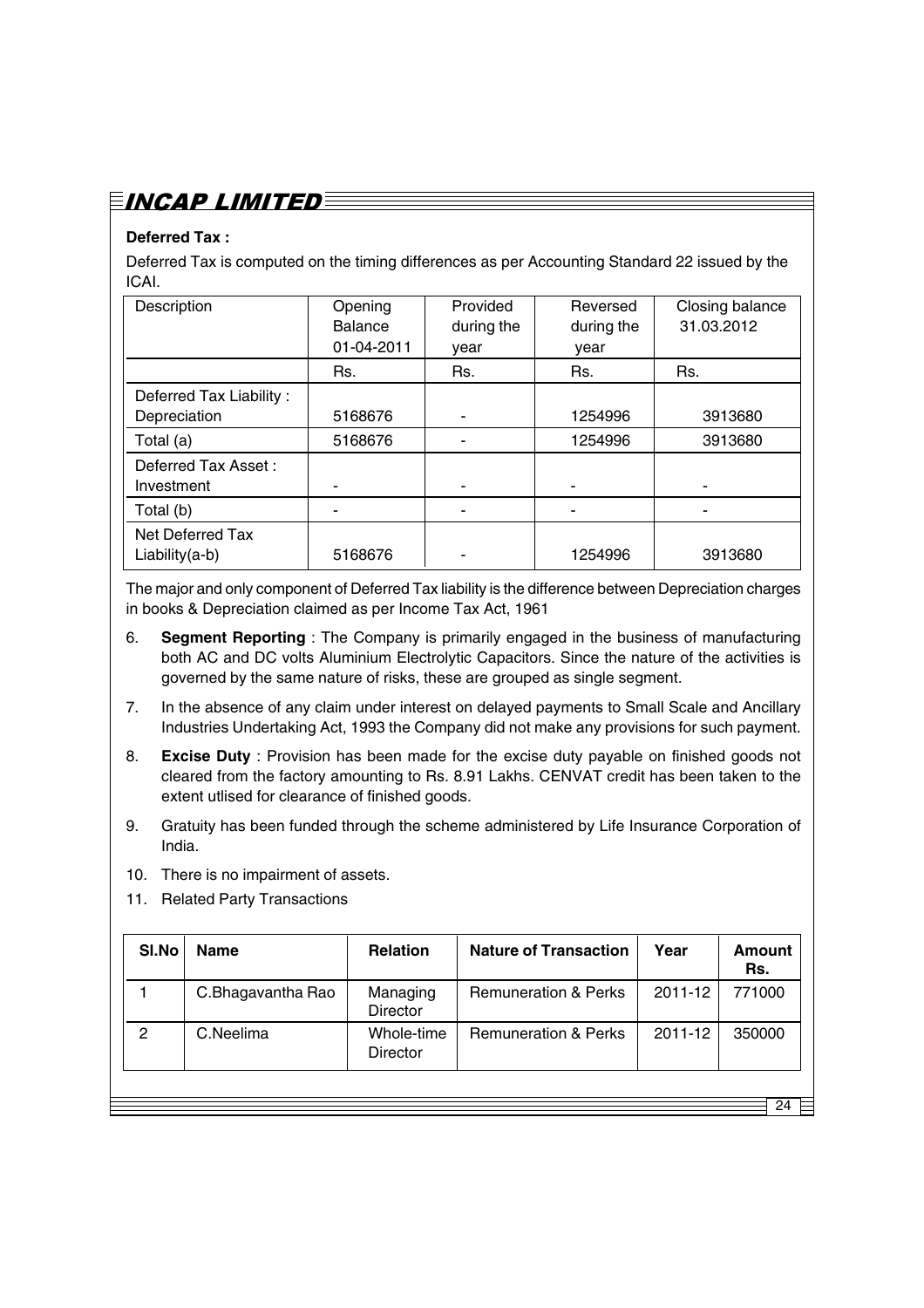### EINCAP LIMITED<sup>E</sup>

#### **NOTES FORMING PART OF THE ACCOUNTS**

|                                         | 31 <sup>st</sup> March, 2012<br>Rs. | 31 <sup>st</sup> March, 2011<br>Rs. |
|-----------------------------------------|-------------------------------------|-------------------------------------|
| Note - 2 : Share Capital                |                                     |                                     |
| <b>Authorised Capital</b>               |                                     |                                     |
| 60,00,000 Equity Share of Rs. 10/- each | 60000000                            | 60000000                            |
| <b>Issued Capital</b>                   |                                     |                                     |
| 60,00,000 Equity Share of Rs. 10/- each | 60000000                            | 52000000                            |
| <b>Subscribed Capital</b>               |                                     |                                     |
| 57,29,600 Equity Share of Rs. 10/- each | 56496000                            | 51696000                            |
| Paid-up Capital                         |                                     |                                     |
| 51,33,200 Equity Share of Rs. 10/- each | 51332000                            | 46532000                            |

2.1 Preferential Share Warrant of 4,80,000 share amount converted in to Share Capital.

Application sent to Stock Exchange for listing the Shares under process.

### **Details of Shareholders holding more than 5% share in the Company**

| Name of the Share holder | %     | <b>Shares</b> | $\%$  | <b>Shares</b> |
|--------------------------|-------|---------------|-------|---------------|
| C.Neelima                | 15.09 | 774544        | 14.35 | 667877        |
| C.Bhagavantha Rao        | 13.91 | 714229        | 12.45 | 579105        |
| P.Himabindu              | 12.63 | 648399        | 11.64 | 541733        |
| P.Ramrao                 | 9.95  | 510933        | 9.83  | 457600        |
| C. Lalitha Kumari        | 6.56  | 336907        | 4.95  | 230240        |
| <b>APIDC Limited</b>     | 5.32  | 273280        | 5.87  | 273280        |
|                          |       |               |       |               |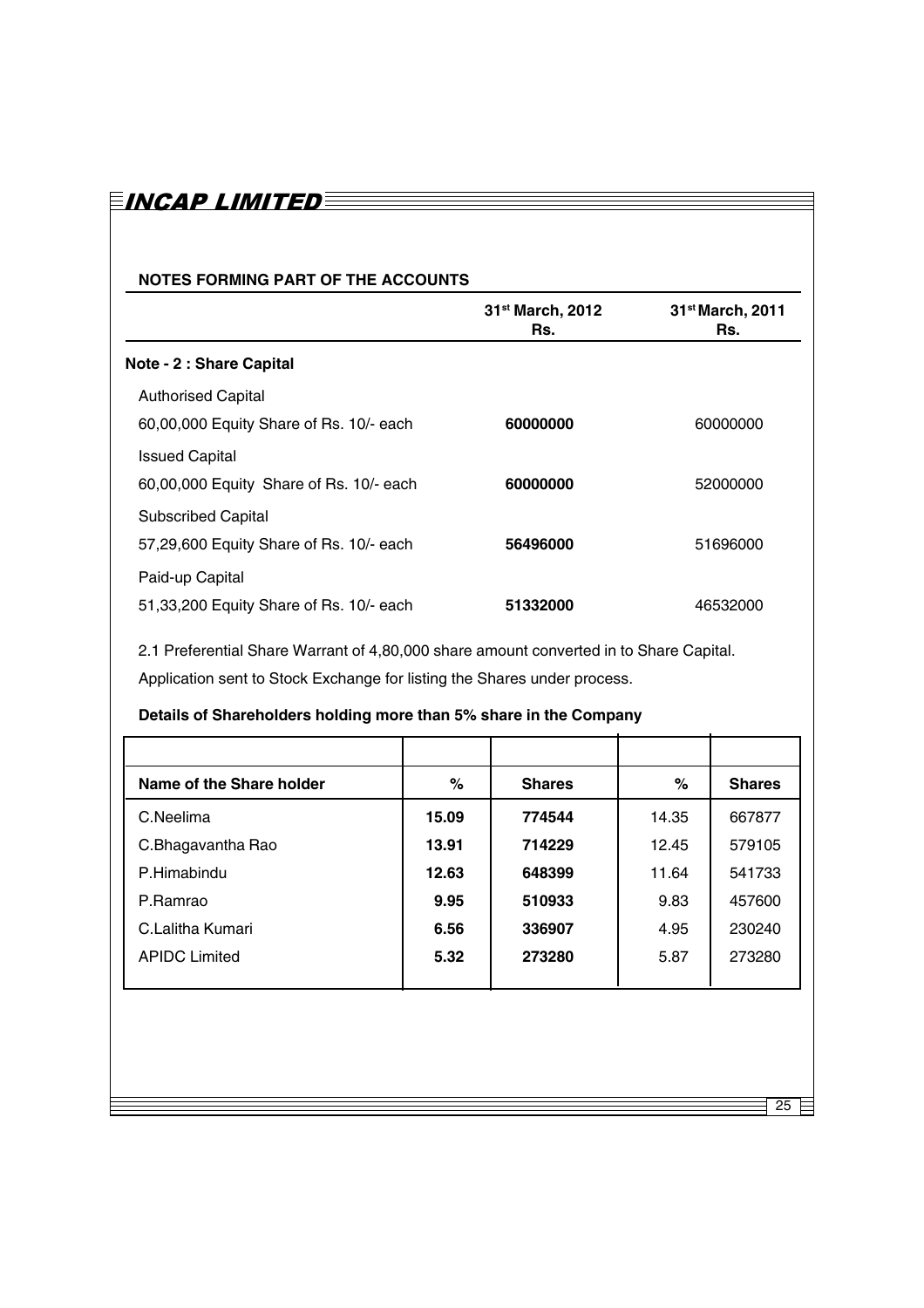|                                                                                | 31 <sup>st</sup> March, 2012<br>Rs. | 31 <sup>st</sup> March, 2011<br>Rs. |
|--------------------------------------------------------------------------------|-------------------------------------|-------------------------------------|
|                                                                                |                                     |                                     |
| Note - 3 : Reserves & Surplus                                                  |                                     |                                     |
| <b>Capital Reserve</b>                                                         | 3382000                             | 2582000                             |
| <b>State Subsidy</b>                                                           |                                     |                                     |
| <b>Opening Balance</b>                                                         | 194065                              | 270073                              |
| Less: Current year Transfer                                                    | 76008                               | 76008                               |
| <b>Closing Balance</b>                                                         | 118057                              | 194065                              |
| <b>General Reserve</b>                                                         | 15431042                            | 15431042                            |
| Profit & Loss Appropriation A/c                                                |                                     |                                     |
| <b>Opening Balance</b>                                                         | (4310034)                           | 53654                               |
| Add: Profit / (Loss) during the year                                           | 1507218                             | (4363688)                           |
| <b>Closing Balnace</b>                                                         | (2802816)                           | (4310034)                           |
| <b>Share Premium Account</b>                                                   | 2240000                             |                                     |
|                                                                                | 18368283                            | 13897073                            |
|                                                                                |                                     |                                     |
| 3.1 State subsidy amount current year transferred to Other Income Rs. 76,608/- |                                     |                                     |

3.2 Preferential Share Warrants forfeited amount of Rs. 800000/- added to Capital Reserve and Share Premium of Rs. 224000/- transfer to Share premium account.

| Note - 4 : Share Application Money pening allotement |         |          |    |
|------------------------------------------------------|---------|----------|----|
| Preferential Share allotement Money                  |         | 2800000  |    |
|                                                      |         | 2800000  |    |
| <b>Note - 5: Long Term Borrowings:</b>               |         |          |    |
| <b>Term Loans</b>                                    |         |          |    |
| - From State Bank of India                           | 6412564 | 8068564  |    |
| Deferred Payment liabilities                         |         | 6432843  |    |
|                                                      | 6412564 | 14501407 |    |
| Note - 6 : Deferred Tax Liabilities (Net)            |         |          |    |
| Deferred Tax Liability                               | 3913680 | 5168676  |    |
|                                                      | 3913680 | 5168676  |    |
|                                                      |         |          |    |
|                                                      |         |          | 26 |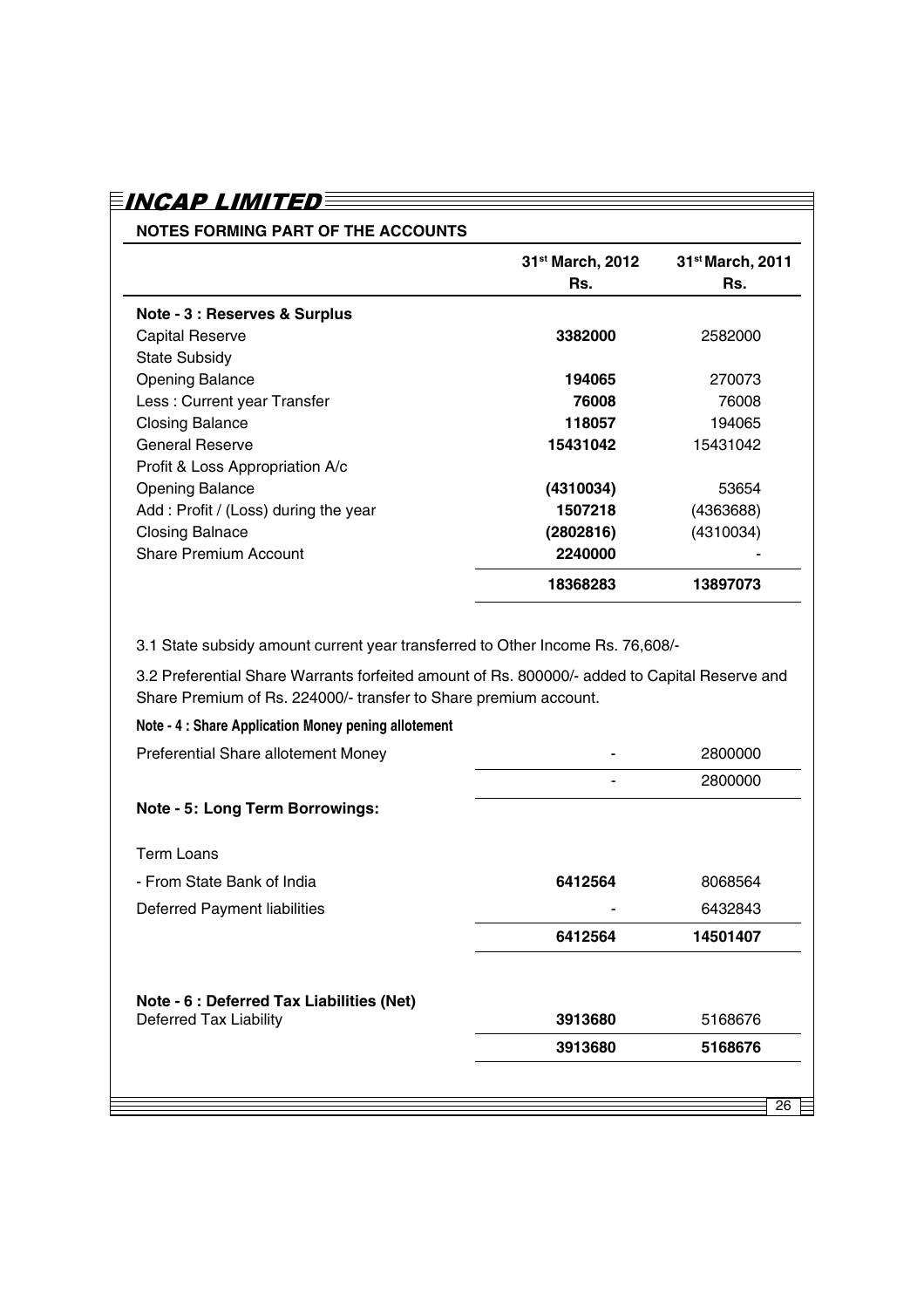| NOTES FORMING PART OF THE ACCOUNTS      |                                     |                                     |
|-----------------------------------------|-------------------------------------|-------------------------------------|
|                                         | 31 <sup>st</sup> March, 2012<br>Rs. | 31 <sup>st</sup> March, 2011<br>Rs. |
| Note - 7 : Other Long Term Liabilities: |                                     |                                     |
| Vehicle Loan from State Bank of India   | 601766                              | 755688                              |
|                                         | 601766                              | 755688                              |
| Note - 8 : Short Term Borrowings:       |                                     |                                     |
| Loans Repayable on demand from Banks    |                                     |                                     |
| State Bank of India                     | 37489748                            | 31906786                            |
| State Bank of Hyderabad                 | 14560446                            | 11954450                            |
| Sales Tax Deferrment from Govt. of A.P. | 3440370                             |                                     |
|                                         | 55490564                            | 43861236                            |

8.1 Working Capital from banks is secured by hypothecation of movable assets including inventories and assignment of receivables, personal guarantees of Directors of the Company and Fixed assets of the Company.

#### **Note - 9 :Trade Payables**

| <b>Trade Payables</b>                              | 7098320  | 7109452  |
|----------------------------------------------------|----------|----------|
|                                                    | 7098320  | 7109452  |
| Note - 10 : Other Current Liabilities:             |          |          |
| <b>Current Maturities of Long Term Liabilities</b> | 1932000  | 2609105  |
| <b>Advance from Customers</b>                      | 9628052  | 13626206 |
| <b>Creditors for Expenses</b>                      | 6830724  | 4812892  |
| <b>Creditors for Capital Goods</b>                 |          | 594792   |
| <b>Unpaid Dividends</b>                            | 1287398  | 1288848  |
|                                                    | 19678174 | 22931843 |
| <b>Note -11: Short Term Provisions:</b>            |          |          |
| Provision for employee Benefits                    | 386884   | 424675   |
| <b>Provision for Taxes</b>                         | 4576484  | 2626694  |
|                                                    | 4963368  | 3051369  |
|                                                    |          |          |
|                                                    |          | 27       |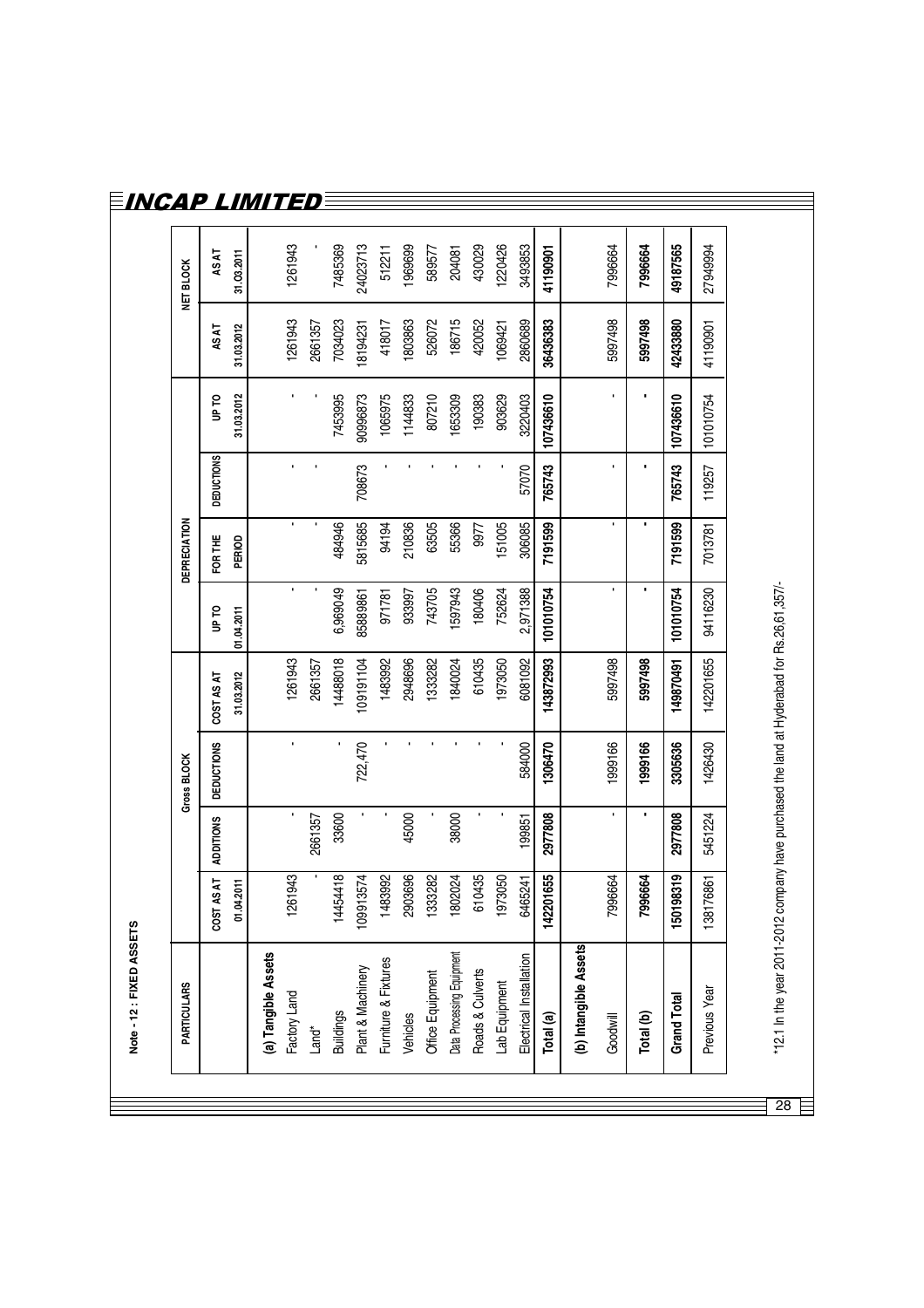| <b>NOTES FORMING PART OF THE ACCOUNTS</b>                        |                         |                                     |
|------------------------------------------------------------------|-------------------------|-------------------------------------|
|                                                                  | 31st March, 2012<br>Rs. | 31 <sup>st</sup> March, 2011<br>Rs. |
| Note - 13 : Long Term Loans Advances<br><b>Advance to Others</b> |                         |                                     |
|                                                                  | 3000000                 |                                     |
|                                                                  | 3000000                 |                                     |
| Note - 14 : Inventories:                                         |                         |                                     |
| (Valued at lower of cost and net realizable velue)               |                         |                                     |
| Raw materials                                                    | 21736436                | 18370701                            |
| Work-in-progress                                                 | 5467081                 | 4268746                             |
| Finished goods                                                   | 8102150                 | 11035562                            |
| Stores and spares                                                | 2170936                 | 2240755                             |
|                                                                  | 37476603                | 35915764                            |
| Note - 15 : Trade Receivables:                                   |                         |                                     |
| <b>Secured Receivables</b>                                       |                         |                                     |
| Trade Receivables exceeding six months                           | 560357                  | 628579                              |
| <b>Other Trade Receivables</b>                                   | 38483395                | 31310296                            |
|                                                                  | 39043752                | 31938875                            |
| Note - 16 : Cash & Cash Equivalents:                             |                         |                                     |
| <b>Balance with banks</b>                                        | 1622658                 | 1565747                             |
| Cash on hand                                                     | 51852                   | 19376                               |
| Term Deposit at Scheduled Banks                                  | 4160000                 | 11977627                            |
| <b>Margin Money Deposits</b>                                     | 6622000                 | 9753801                             |
|                                                                  | 12456510                | 23316551                            |
| Note - 17 : Short Term Loans & Advance:                          |                         |                                     |
| <b>Advance for Purchases</b>                                     | 15854862                | 10669696                            |
| <b>Advance to Others</b>                                         | 8841006                 | 635694                              |
|                                                                  | 24695868                | 11305390                            |
| <b>Note - 18: Other Current Assets:</b>                          |                         |                                     |
| TDS / Income Tax                                                 | 3595417                 | 2833506                             |
| <b>Balance with Govt. Departments</b>                            | 823181                  | 2610780                             |
| Interst accrued but not paid                                     | 684258                  | 1322289                             |
| <b>Prepaid Expenses</b>                                          | 2548950                 | 910224                              |
| Deposits                                                         | 1100300                 | 1267800                             |
|                                                                  | 8752106                 | 8944599                             |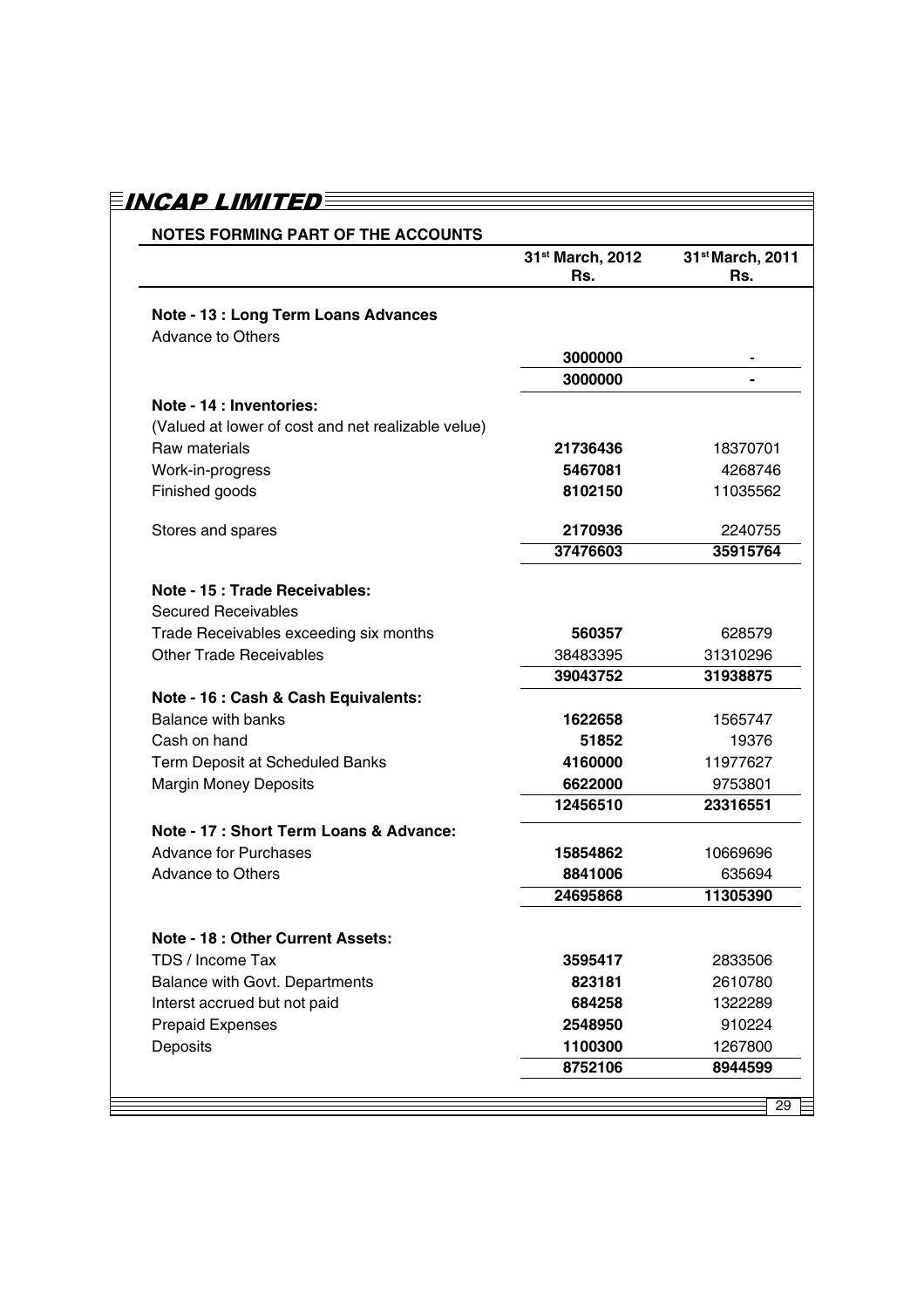#### **NOTES FORMING PART OF THE ACCOUNTS**

| Note - 19 : Revenue from operations:<br>Sale of Products<br>167047526<br>155385292<br><b>Other operating Revenues</b><br>8965000<br>176012526<br>155385292<br>Note - 20 : Other Income:<br>Interest Income<br>3693642<br>3615508<br>Other non operating Incomes<br>4274812<br>1706428<br>7968454<br>5321936<br><b>Note - 21: Cost of Materials Consumed:</b><br><b>Opening Stock</b><br>18370701<br>20501376<br>Add: Purchases<br>130699176<br>106595505<br>149069877<br>127096881<br>18370701<br><b>Closing Sotck</b><br>21736436<br>127333441<br>108726180<br>Note - 22 : Chances is inventories of FG, WIP<br><b>Opeing Stocks:</b><br><b>Finished Stocks</b><br>11035562<br>13739181<br>4268746<br>2045784<br>Work in progress<br>Total (A)<br>15304308<br>15784965<br><b>Closing Stocks:</b><br><b>Finished Stocks</b><br>8102150<br>11035562<br>Work in progress<br>5467081<br>4268746<br>Total (B)<br>15304308<br>13569231<br>Decrease in Stock (A-B)<br>1735077<br>480657<br>Note - 23 : Employee Costs<br><b>Salaries</b><br>9959108<br>11032196<br>Bonus, PF, LTA and ESI<br>1591248<br>1595353<br>Ex-Gratia<br>425076<br>456356<br>Leave Salary<br>30000<br>Workmen & Staff Welfare Expenses<br>228523<br>288078<br>12208060<br>13397878 |  | 31 <sup>st</sup> March, 2012<br>Rs. | 31 <sup>st</sup> March, 2011<br>Rs. |
|-----------------------------------------------------------------------------------------------------------------------------------------------------------------------------------------------------------------------------------------------------------------------------------------------------------------------------------------------------------------------------------------------------------------------------------------------------------------------------------------------------------------------------------------------------------------------------------------------------------------------------------------------------------------------------------------------------------------------------------------------------------------------------------------------------------------------------------------------------------------------------------------------------------------------------------------------------------------------------------------------------------------------------------------------------------------------------------------------------------------------------------------------------------------------------------------------------------------------------------------------------|--|-------------------------------------|-------------------------------------|
|                                                                                                                                                                                                                                                                                                                                                                                                                                                                                                                                                                                                                                                                                                                                                                                                                                                                                                                                                                                                                                                                                                                                                                                                                                                     |  |                                     |                                     |
|                                                                                                                                                                                                                                                                                                                                                                                                                                                                                                                                                                                                                                                                                                                                                                                                                                                                                                                                                                                                                                                                                                                                                                                                                                                     |  |                                     |                                     |
|                                                                                                                                                                                                                                                                                                                                                                                                                                                                                                                                                                                                                                                                                                                                                                                                                                                                                                                                                                                                                                                                                                                                                                                                                                                     |  |                                     |                                     |
|                                                                                                                                                                                                                                                                                                                                                                                                                                                                                                                                                                                                                                                                                                                                                                                                                                                                                                                                                                                                                                                                                                                                                                                                                                                     |  |                                     |                                     |
|                                                                                                                                                                                                                                                                                                                                                                                                                                                                                                                                                                                                                                                                                                                                                                                                                                                                                                                                                                                                                                                                                                                                                                                                                                                     |  |                                     |                                     |
|                                                                                                                                                                                                                                                                                                                                                                                                                                                                                                                                                                                                                                                                                                                                                                                                                                                                                                                                                                                                                                                                                                                                                                                                                                                     |  |                                     |                                     |
|                                                                                                                                                                                                                                                                                                                                                                                                                                                                                                                                                                                                                                                                                                                                                                                                                                                                                                                                                                                                                                                                                                                                                                                                                                                     |  |                                     |                                     |
|                                                                                                                                                                                                                                                                                                                                                                                                                                                                                                                                                                                                                                                                                                                                                                                                                                                                                                                                                                                                                                                                                                                                                                                                                                                     |  |                                     |                                     |
|                                                                                                                                                                                                                                                                                                                                                                                                                                                                                                                                                                                                                                                                                                                                                                                                                                                                                                                                                                                                                                                                                                                                                                                                                                                     |  |                                     |                                     |
|                                                                                                                                                                                                                                                                                                                                                                                                                                                                                                                                                                                                                                                                                                                                                                                                                                                                                                                                                                                                                                                                                                                                                                                                                                                     |  |                                     |                                     |
|                                                                                                                                                                                                                                                                                                                                                                                                                                                                                                                                                                                                                                                                                                                                                                                                                                                                                                                                                                                                                                                                                                                                                                                                                                                     |  |                                     |                                     |
|                                                                                                                                                                                                                                                                                                                                                                                                                                                                                                                                                                                                                                                                                                                                                                                                                                                                                                                                                                                                                                                                                                                                                                                                                                                     |  |                                     |                                     |
|                                                                                                                                                                                                                                                                                                                                                                                                                                                                                                                                                                                                                                                                                                                                                                                                                                                                                                                                                                                                                                                                                                                                                                                                                                                     |  |                                     |                                     |
|                                                                                                                                                                                                                                                                                                                                                                                                                                                                                                                                                                                                                                                                                                                                                                                                                                                                                                                                                                                                                                                                                                                                                                                                                                                     |  |                                     |                                     |
|                                                                                                                                                                                                                                                                                                                                                                                                                                                                                                                                                                                                                                                                                                                                                                                                                                                                                                                                                                                                                                                                                                                                                                                                                                                     |  |                                     |                                     |
|                                                                                                                                                                                                                                                                                                                                                                                                                                                                                                                                                                                                                                                                                                                                                                                                                                                                                                                                                                                                                                                                                                                                                                                                                                                     |  |                                     |                                     |
|                                                                                                                                                                                                                                                                                                                                                                                                                                                                                                                                                                                                                                                                                                                                                                                                                                                                                                                                                                                                                                                                                                                                                                                                                                                     |  |                                     |                                     |
|                                                                                                                                                                                                                                                                                                                                                                                                                                                                                                                                                                                                                                                                                                                                                                                                                                                                                                                                                                                                                                                                                                                                                                                                                                                     |  |                                     |                                     |
|                                                                                                                                                                                                                                                                                                                                                                                                                                                                                                                                                                                                                                                                                                                                                                                                                                                                                                                                                                                                                                                                                                                                                                                                                                                     |  |                                     |                                     |
|                                                                                                                                                                                                                                                                                                                                                                                                                                                                                                                                                                                                                                                                                                                                                                                                                                                                                                                                                                                                                                                                                                                                                                                                                                                     |  |                                     |                                     |
|                                                                                                                                                                                                                                                                                                                                                                                                                                                                                                                                                                                                                                                                                                                                                                                                                                                                                                                                                                                                                                                                                                                                                                                                                                                     |  |                                     |                                     |
|                                                                                                                                                                                                                                                                                                                                                                                                                                                                                                                                                                                                                                                                                                                                                                                                                                                                                                                                                                                                                                                                                                                                                                                                                                                     |  |                                     |                                     |
|                                                                                                                                                                                                                                                                                                                                                                                                                                                                                                                                                                                                                                                                                                                                                                                                                                                                                                                                                                                                                                                                                                                                                                                                                                                     |  |                                     |                                     |
|                                                                                                                                                                                                                                                                                                                                                                                                                                                                                                                                                                                                                                                                                                                                                                                                                                                                                                                                                                                                                                                                                                                                                                                                                                                     |  |                                     |                                     |
|                                                                                                                                                                                                                                                                                                                                                                                                                                                                                                                                                                                                                                                                                                                                                                                                                                                                                                                                                                                                                                                                                                                                                                                                                                                     |  |                                     |                                     |
|                                                                                                                                                                                                                                                                                                                                                                                                                                                                                                                                                                                                                                                                                                                                                                                                                                                                                                                                                                                                                                                                                                                                                                                                                                                     |  |                                     |                                     |
|                                                                                                                                                                                                                                                                                                                                                                                                                                                                                                                                                                                                                                                                                                                                                                                                                                                                                                                                                                                                                                                                                                                                                                                                                                                     |  |                                     |                                     |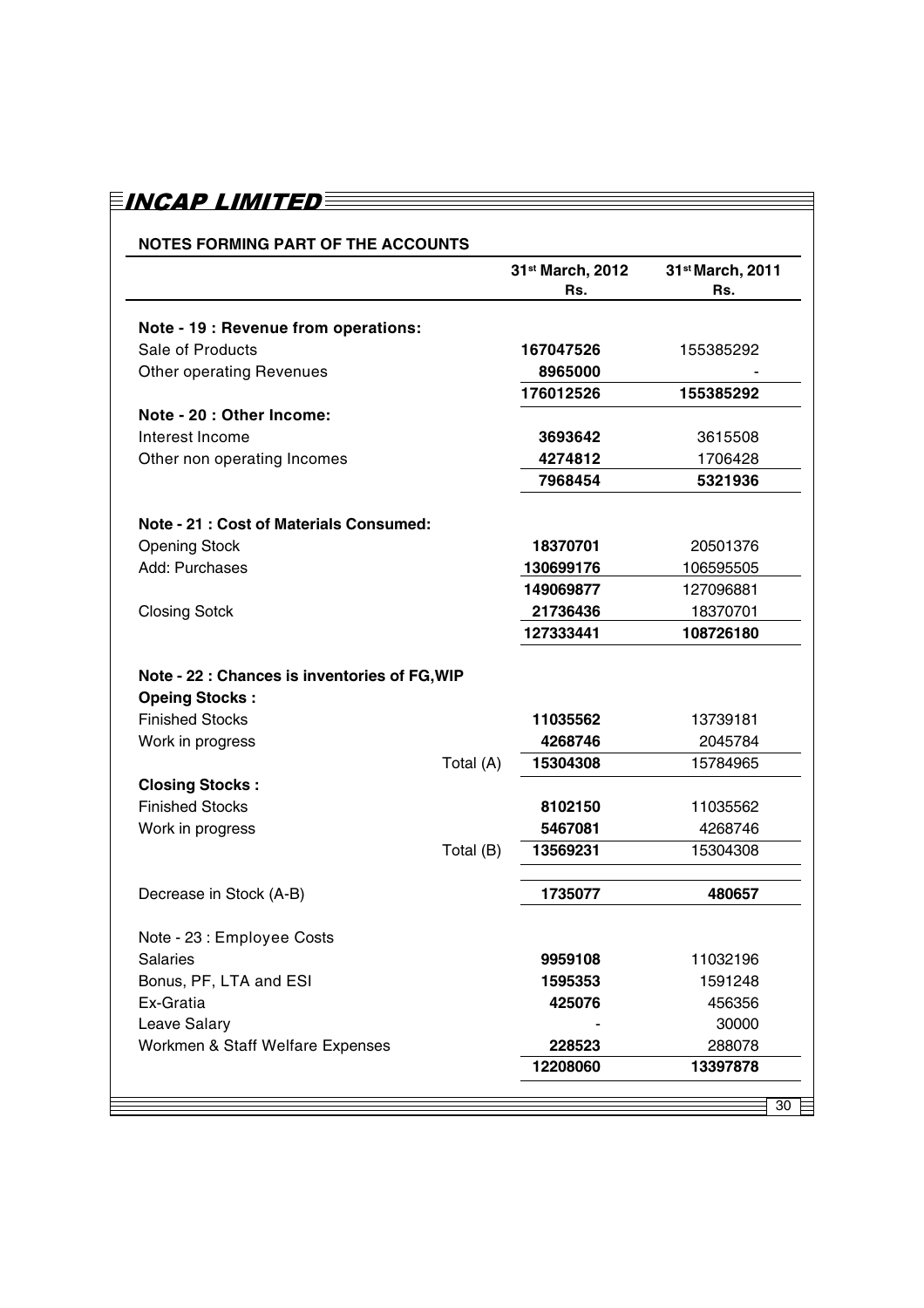### **NOTES FORMING PART OF THE ACCOUNTS**

|                                        | 31 <sup>st</sup> March, 2012 | 31 <sup>st</sup> March, 2011 |
|----------------------------------------|------------------------------|------------------------------|
|                                        | Rs.                          | Rs.                          |
| Note - 24 : Finance Cost:              |                              |                              |
| <b>Interest Expenses</b>               | 9789562                      | 8216207                      |
|                                        | 9789562                      | 8216207                      |
| Note - 25 : Other Expenses:            |                              |                              |
| <b>Bank Charges</b>                    | 1568042                      | 3331450                      |
| Insurance                              | 773792                       | 608209                       |
| Power and Fuel                         | 3144249                      | 3670684                      |
| Repairs & Maintainance                 | 1051215                      | 1165552                      |
| Freight Inward / Outward               | 218450                       | 121243                       |
| <b>Taxes &amp; Licenses</b>            | 1735712                      | 3714236                      |
| Rent                                   | 557979                       | 1076248                      |
| Telephone & Telex Charges              | 334098                       | 433293                       |
| <b>Auditors Fees</b>                   | 33371                        | 32759                        |
| <b>Directors Remuneration</b>          | 1245961                      | 1133529                      |
| <b>Directors Sitting Fees</b>          | 10000                        | 12000                        |
| <b>Directors Travelling Expenses</b>   | 227656                       | 73079                        |
| <b>Travelling Expenses</b>             | 1278634                      | 1956166                      |
| Donations                              | 84001                        | 2014000                      |
| Vehicle Maintanance                    | 572233                       | 456261                       |
| Stores & Spares Consumed               | 1268493                      | 1598606                      |
| Goodwill Written Off                   | 1999166                      | 1999166                      |
| <b>Advertisement Charges</b>           | 47947                        | 113147                       |
| <b>Business Promotion Expenses</b>     | 971241                       | 217110                       |
| <b>Commission on Sales</b>             | 198571                       | 314191                       |
| <b>Consumption of Packing Material</b> | 770408                       | 863975                       |
| <b>Freight Outwards</b>                | 1351988                      | 1363884                      |
| <b>Other Selling Expenses</b>          | 101856                       | 728155                       |
| <b>Other Expenses</b>                  | 3976166                      | 2030546                      |
|                                        | 23521229                     | 29027489                     |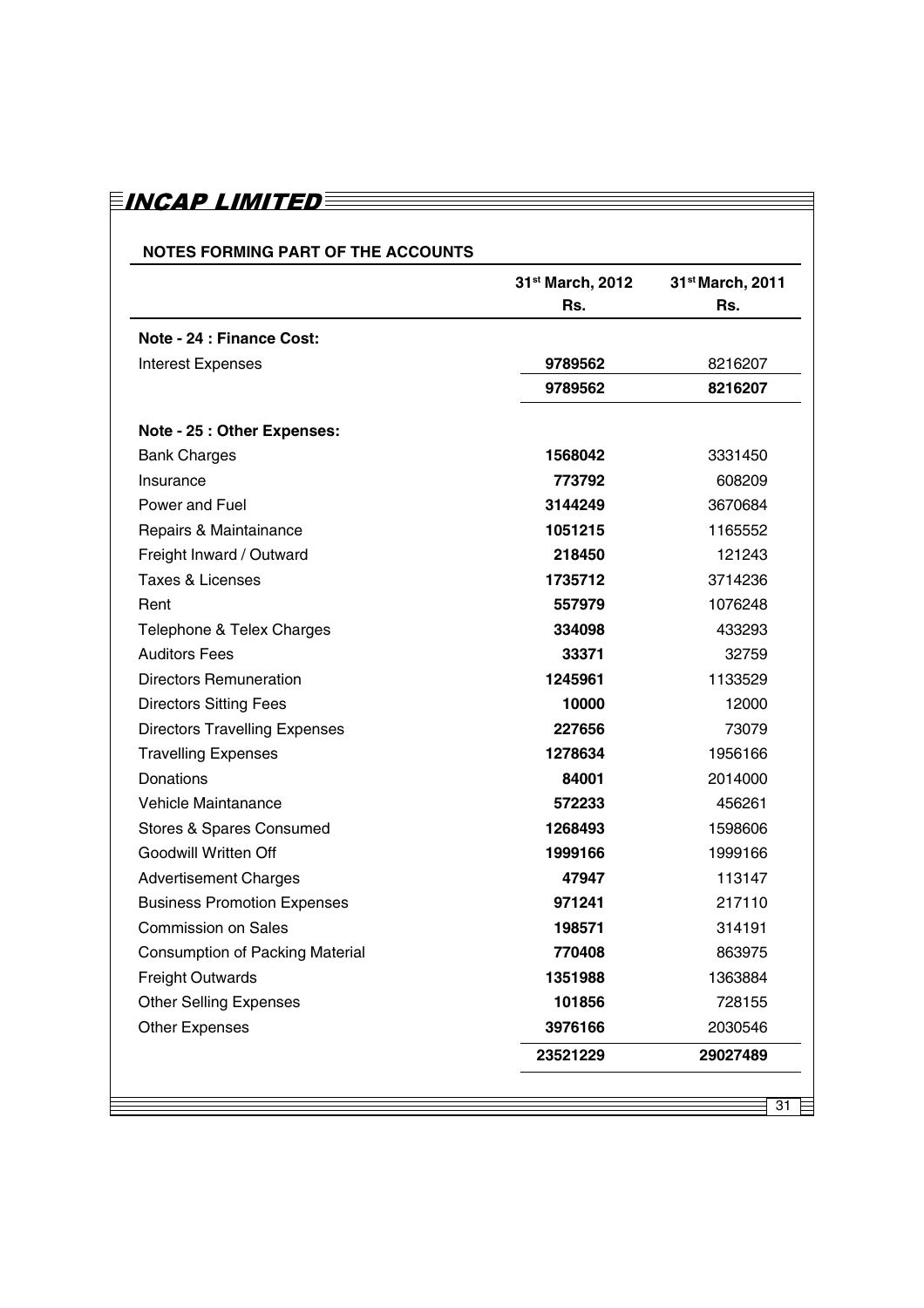# $\equiv$ incap limited $\equiv$

Additional Information as required under part II of schedule VI to the Companies Act, 1956.

|      | <b>Particulars</b>                                                                                             | 2011-2012              |                        | 2010-2011              |                 |
|------|----------------------------------------------------------------------------------------------------------------|------------------------|------------------------|------------------------|-----------------|
|      |                                                                                                                | Qty in<br><b>Lakhs</b> | <b>Rs.</b> in<br>Lakhs | Qty in<br><b>Lakhs</b> | Rs. in<br>Lakhs |
|      | <b>Licensed Capacity:</b>                                                                                      |                        |                        |                        |                 |
| i)   | Aluminium Electrolytic Capacitor (in Pcs)<br>(As per Industrial Enterpreneurs<br>Memorandum)                   | 2000.00                |                        | 2000.00                |                 |
| ii)  | Installed Capacity:<br>Aluminium Electrolytic Capacitors (in pcs)<br>(As Certified by Management)              | 1000.00                |                        | 1000.00                |                 |
| iii) | Actual Production (inclusive of imported<br>Semi-finished capacitors)<br>Aluminium Electrolytic Capacitors     | 1165.49                |                        | 1273.18                |                 |
| iv)  | <b>Opening Stock of Finished Goods</b>                                                                         | 145.21                 | 87.77                  | 116.02                 | 72.87           |
| V)   | <b>Closing Stock of Finished Goods</b>                                                                         | 81.83                  | 81.02                  | 145.21                 | 87.77           |
| vi)  | Opening Stock of Semi-Finished Goods<br>(As it is in various stages of production it<br>can not be quantified) |                        | 42.69                  |                        | 9.12            |
| vii) | Closing Stock of Semi-Finished Goods<br>(As it is in various stages of production it<br>can not be quantified) |                        | 54.69                  |                        | 42.69           |
|      | viii) Turnover                                                                                                 | 1228.87                | 1670.48                | 1243.99                | 1471.05         |
| ix)  | Consumption of Raw materials                                                                                   |                        |                        |                        |                 |
|      | Aluminum Foils(Sq. Mt)                                                                                         | 1.288                  | 401.66                 | 1.812                  | 550.31          |
|      | Semi finished Capacitors (Kpcs)                                                                                | 0.72                   | 128.87                 |                        |                 |
|      | Lead Tabs (Kpcs)                                                                                               | 0.98                   | 117.12                 | 1.182                  | 140.20          |
|      | Semi finished Insulators                                                                                       |                        | 359.64                 |                        |                 |
|      | Others                                                                                                         |                        | 266.04                 |                        | 366.77          |
|      | Total                                                                                                          |                        | 1273.33                |                        | 1057.28         |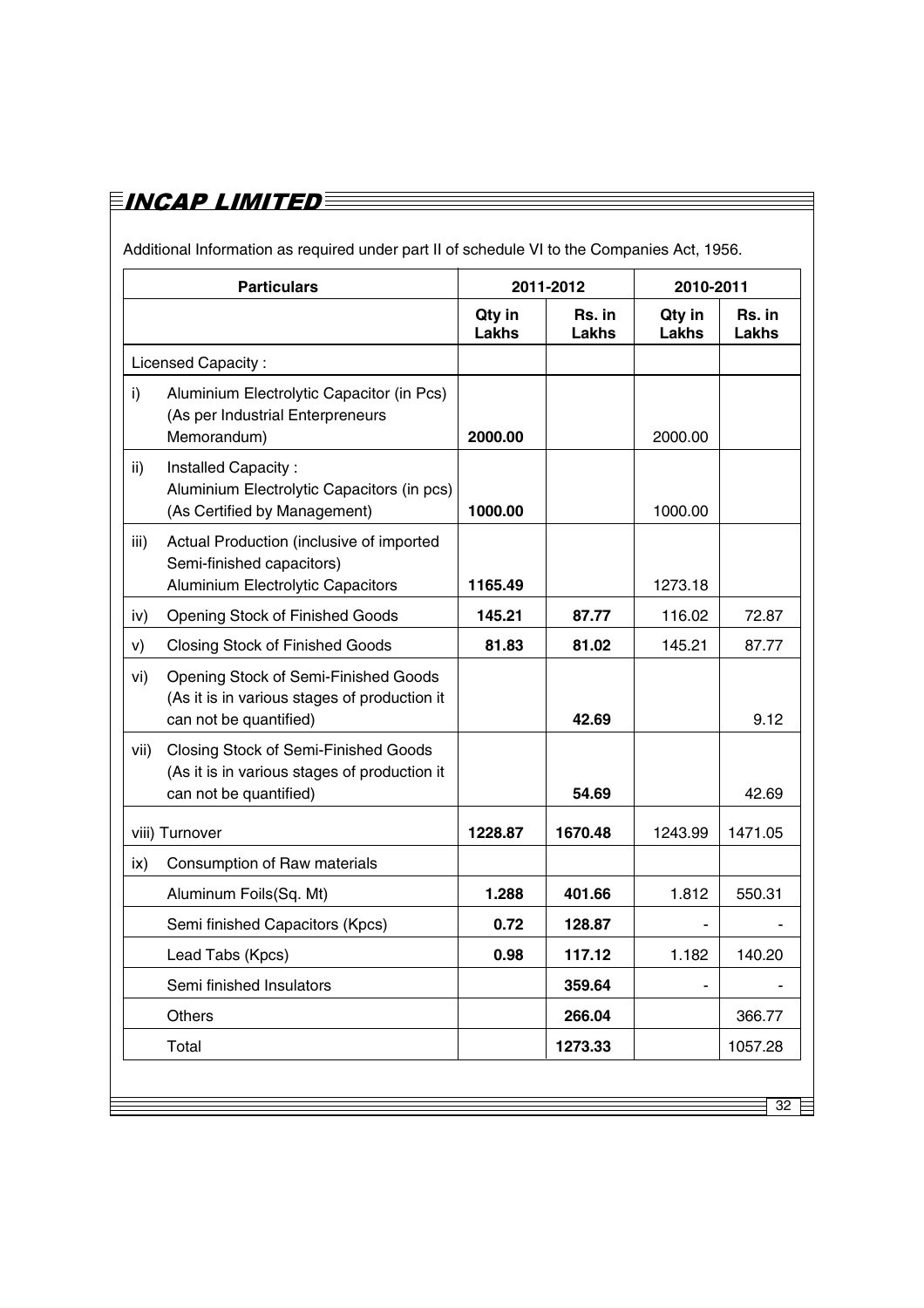| Particulars                                                                                      | 2011-2012     |                         | 2010-2011 |                         |
|--------------------------------------------------------------------------------------------------|---------------|-------------------------|-----------|-------------------------|
|                                                                                                  | $\frac{1}{2}$ | Value<br>(Rs. In lakhs) | $\%$      | Value<br>(Rs. In lakhs) |
| Value of imported and Indigenous<br>X)<br>raw materials, spare parts and<br>components consumed: |               |                         |           |                         |
| <b>Raw Materials</b>                                                                             |               |                         |           |                         |
| Imported                                                                                         | 97.37         | 1290.98                 | 95.90     | 798.27                  |
| Indigenous                                                                                       | 2.63          | 34.91                   | 4.10      | 34.11                   |
| Total                                                                                            | 100.00        | 1325.89                 | 100.00    | 832.38                  |
|                                                                                                  |               |                         |           |                         |
| <b>Stores and Spares</b>                                                                         |               |                         |           |                         |
| Imported                                                                                         | 34.54         | 4.38                    | 50.25     | 7.92                    |
| Indigenous                                                                                       | 65.46         | 8.30                    | 49.75     | 7.84                    |
| Total                                                                                            | 100.00        | 12.68                   | 100.00    | 15.76                   |
| Value of imports calculated on<br>xi)<br>CIF basis on account of:                                |               |                         |           |                         |
| Raw materials<br>А.                                                                              |               | 1290.98                 |           | 798.27                  |
| В.<br><b>Capital Goods</b>                                                                       |               | 1.00                    |           | 8.04                    |
| Consumables<br>С.                                                                                |               | <b>Nil</b>              |           | Nil                     |
| xii) Earnings in Foreign Currency:                                                               |               |                         |           |                         |
| <b>Export of Goods</b><br>А.                                                                     |               | <b>Nil</b>              |           | Nil                     |
| Others<br>B.                                                                                     |               | <b>Nil</b>              |           | 13.43                   |
| xiii) Expenditure in Foreign currency<br>on account of:                                          |               |                         |           |                         |
| Foreign Travel<br>А.                                                                             |               | 2.46                    |           | 11.11                   |
| Others<br>В.                                                                                     |               | <b>Nil</b>              |           | Nil                     |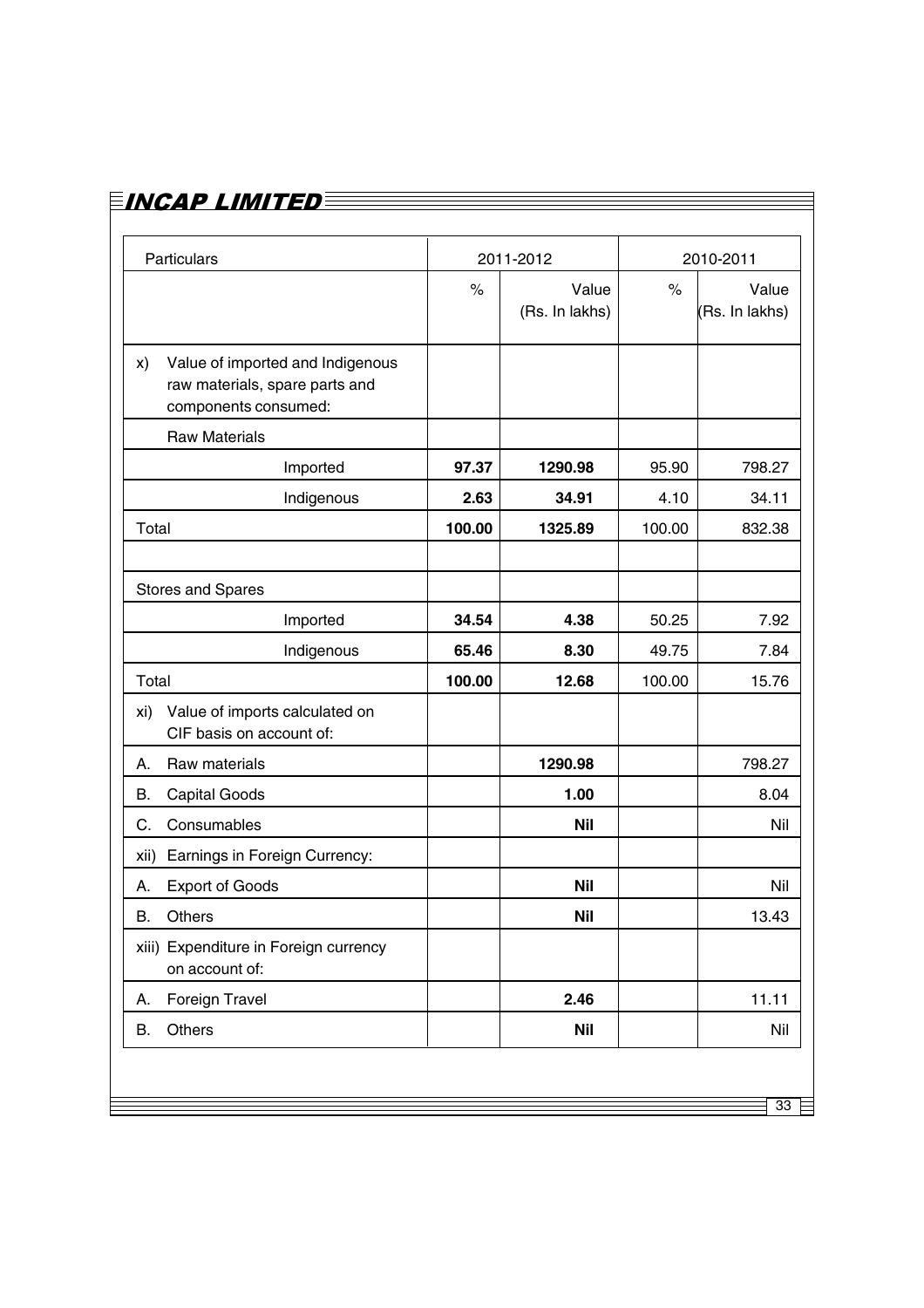| <b>Auditors Remuneration:</b><br>xiv)<br>(Includes Service Tax, where applicable) | 2011-2012<br>Rs. | 2010-2011<br>Rs. |
|-----------------------------------------------------------------------------------|------------------|------------------|
| <b>Audit Fee</b>                                                                  | 18900            | 18900            |
| <b>Taxation Matters</b>                                                           | 14471            | 13859            |

|     | xv) Particulars of Managerial Remuneration is as under: |                    |               |                    |        |  |  |
|-----|---------------------------------------------------------|--------------------|---------------|--------------------|--------|--|--|
| S.  | Name and designation of                                 | Year               | <b>Salary</b> | <b>Perquisites</b> | Total  |  |  |
| No. | the managerial Personnel                                |                    | Rs.           | Rs.                | Rs.    |  |  |
| 1.  | Sri C.Bhagavantha Rao                                   | 2011-12            | 600000        | 171000             | 771000 |  |  |
|     | <b>Managing Director</b>                                | 2010-11            | 600000        | 171000             | 771000 |  |  |
| 2.  | Smt. C.Neelima<br>Whole-time Director                   | 2011-12<br>2010-11 | 210000        | 140000             | 350000 |  |  |

The above remuneration is paid as per the terms of appointment approved by the Board / Shareholders read with the provisions of the Companies Act, 1956.

For **PURNACHANDRA RAO & CO.,**

Chartered Accountants, Firm Regn. No.002802S

**(CA. G.BABU SRIKAR )** Partner M. No.202335

VIJAYAWADA 31st May, 2012

EINCAP LIMITEDE

For and on behalf of the Board

**C.Bhagavantha Rao** Managing Director

**C.Neelima**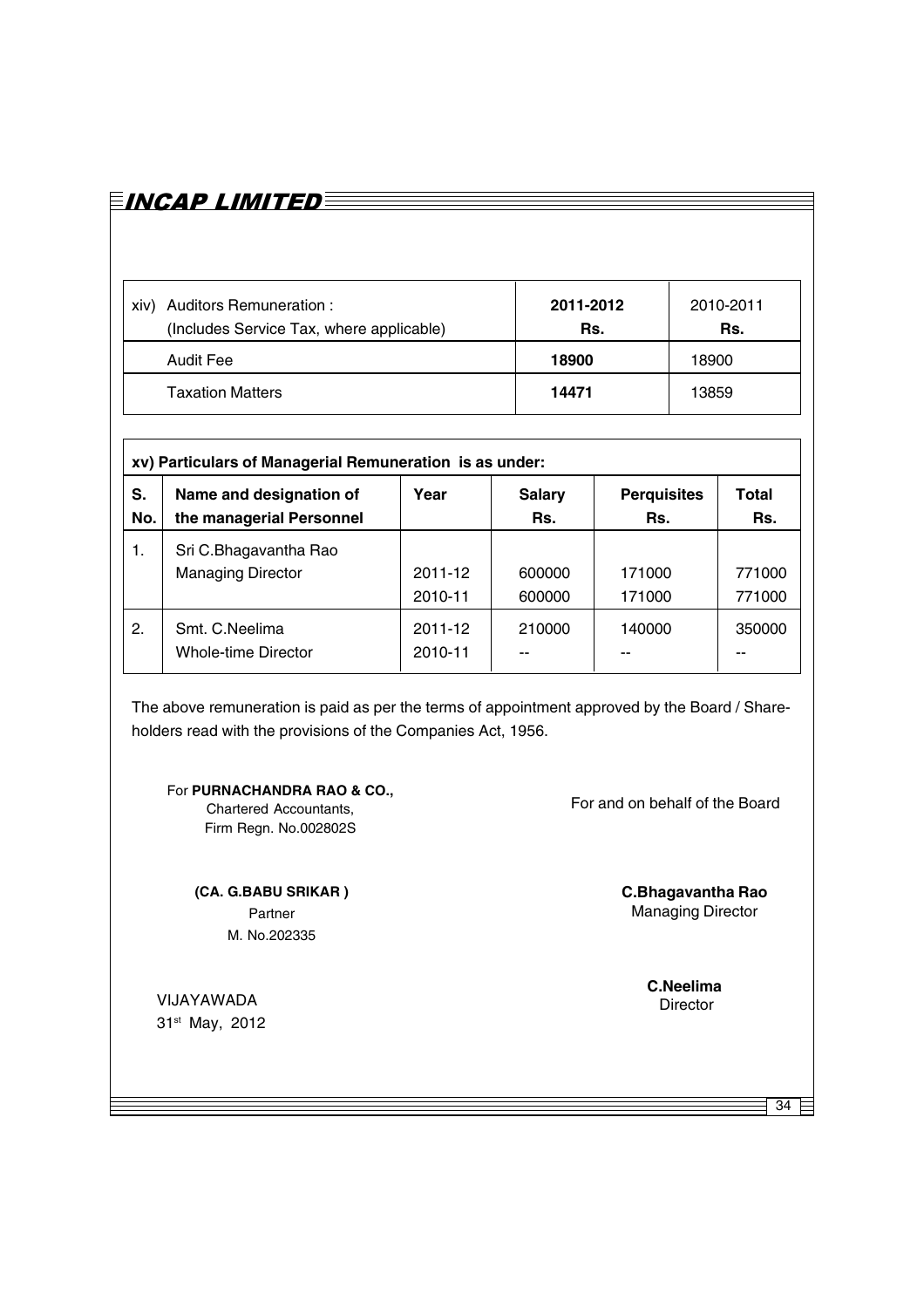| E <i>incap Limited</i> e                                                                                                                                                                                                                                                                                 |                            |                  |  |  |
|----------------------------------------------------------------------------------------------------------------------------------------------------------------------------------------------------------------------------------------------------------------------------------------------------------|----------------------------|------------------|--|--|
| <b>INCAP LIMITED</b><br>Regd.Office: 1-58, Nidamanur,<br>VIJAYAWADA -521 104<br><b>PROXY FORM</b>                                                                                                                                                                                                        |                            |                  |  |  |
| Proxy to attend and vote for me/us and on my/our behalf at the 22 <sup>nd</sup> ANNUAL GENERAL MEETING<br>of the said Company to be held at Incap Limited, 1-58, Nidamanur, Vijayawada - 521 104<br>on 29 <sup>th</sup> September, 2012 and at any adjourned meeting thereof.                            |                            |                  |  |  |
| Signed thisday of Two Thousand Eleven.<br>Signature(s) of the Shareholder(s)                                                                                                                                                                                                                             |                            | Affix<br>Revenue |  |  |
| Folio No  No. Of Shares  Distinctive Nos                                                                                                                                                                                                                                                                 |                            | Stamp            |  |  |
| Note: 1. This form must be deposited at the Registered Office of the Company not later than<br>48 hours before the time for holding the meeting.                                                                                                                                                         |                            |                  |  |  |
| 2. A Proxy need not be a member                                                                                                                                                                                                                                                                          |                            |                  |  |  |
| <b>INCAP LIMITED</b><br>Regd.Office: 1-58, Nidamanur,<br>VIJAYAWADA -521 104<br><b>ADMISSION SLIP</b>                                                                                                                                                                                                    |                            |                  |  |  |
| Regd.Folio No                                                                                                                                                                                                                                                                                            | No. Of Shares              |                  |  |  |
| I certify that I am registered shareholder/Proxy for the registered shareholder of the Company. I<br>hereby record my presence of the 22 <sup>nd</sup> ANNUAL GENERAL MEETING of the Company to be held<br>on 29 <sup>th</sup> Sepetember, 2012 at Incap Limited, 1-58, Nidamanur, Vijayawada – 521 104. |                            |                  |  |  |
| Name of the Proxy (if any)<br>In BLOCK LETTERS                                                                                                                                                                                                                                                           | Signature of Proxy         |                  |  |  |
|                                                                                                                                                                                                                                                                                                          | <b>Signature of Member</b> |                  |  |  |
| Note: Please fill this admission slip and hand it over at the entrance of the hall. Those who come to<br>attend the meeting are requested to bring the copies of Annual Report also with them.                                                                                                           |                            |                  |  |  |
|                                                                                                                                                                                                                                                                                                          |                            |                  |  |  |
|                                                                                                                                                                                                                                                                                                          |                            | 35               |  |  |